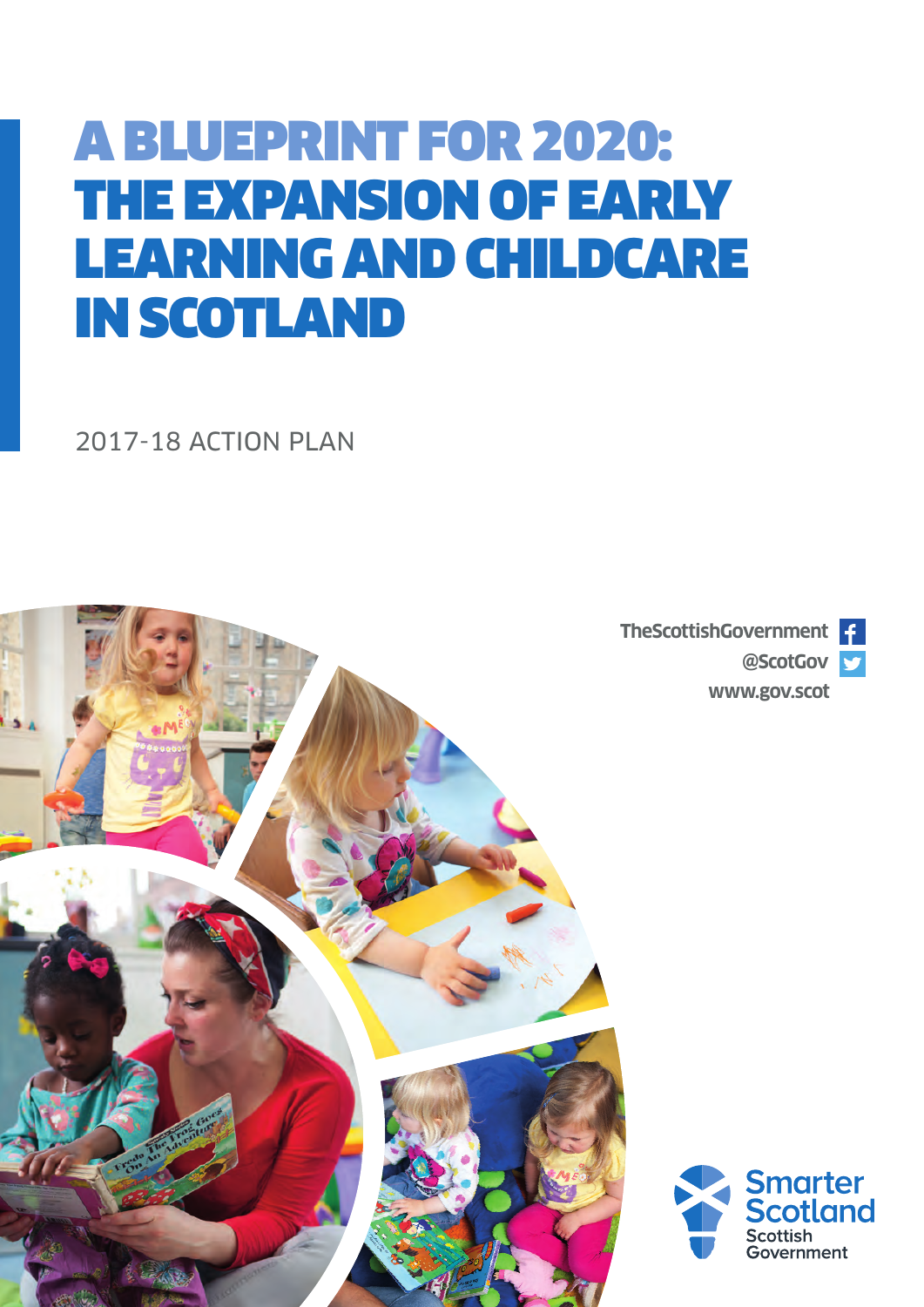# A BLUEPRINT FOR 2020: THE EXPANSION OF EARLY LEARNING AND CHILDCARE IN SCOTLAND

2017-18 ACTION PLAN

Edinburgh 2017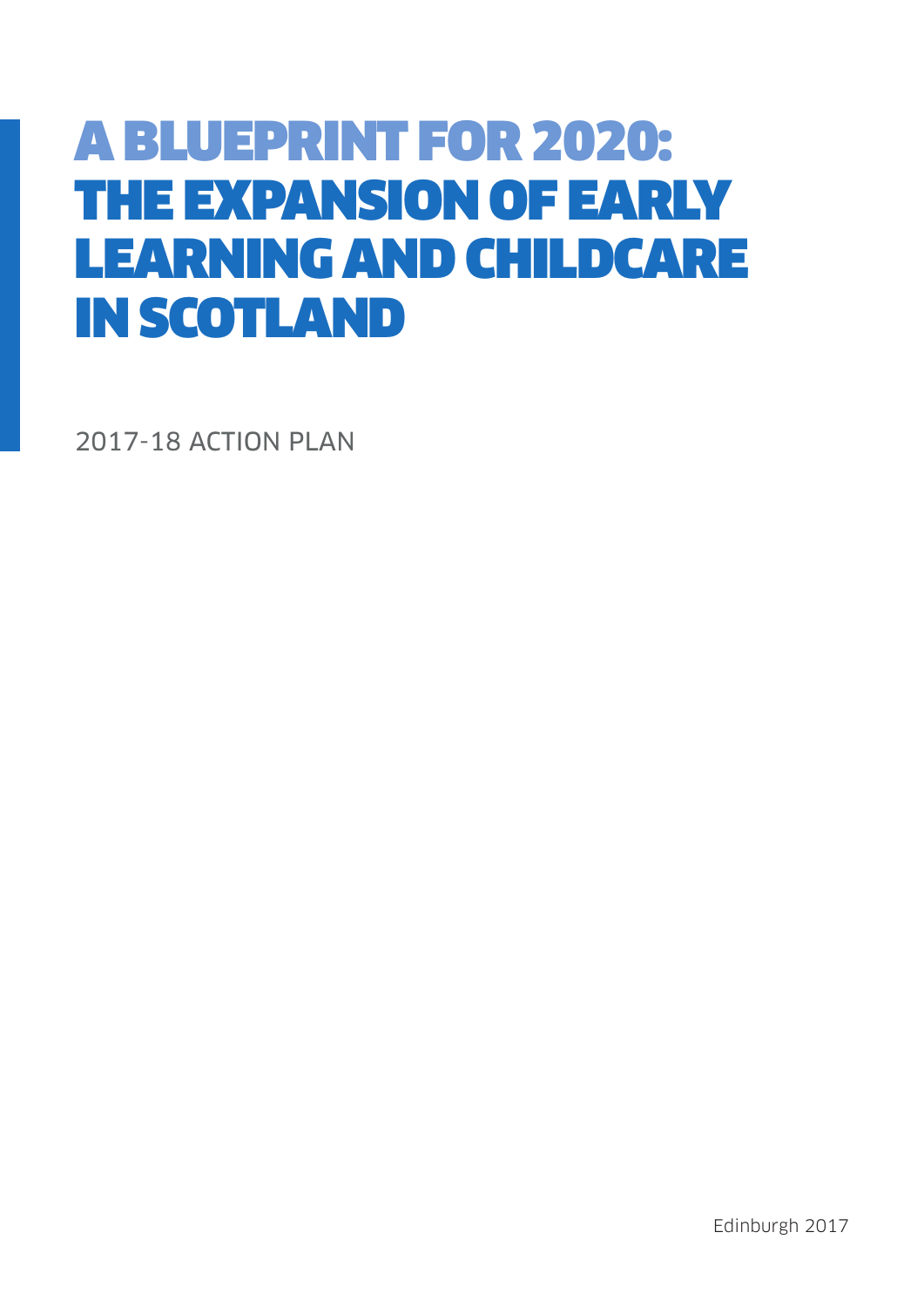© Crown copyright 2017



This publication is licensed under the terms of the Open Government Licence v3.0 except where otherwise stated. To view this licence, visit **[nationalarchives.gov.uk/doc/open](http://nationalarchives.gov.uk/doc/open-government-licence/version/3)[government-licence/version/3](http://nationalarchives.gov.uk/doc/open-government-licence/version/3)** or write to the Information Policy Team, The National Archives, Kew, London TW9 4DU, or email: **psi@nationalarchives.gsi.gov.uk**.

Where we have identified any third party copyright information you will need to obtain permission from the copyright holders concerned.

This publication is available at **[www.gov.scot](http://www.gov.scot)**

Any enquiries regarding this publication should be sent to us at The Scottish Government St Andrew's House **Edinburgh** EH1 3DG

First published by The Scottish Government, March 2017 ISBN: 978-1-78652-810-0

Published by The Scottish Government, March 2017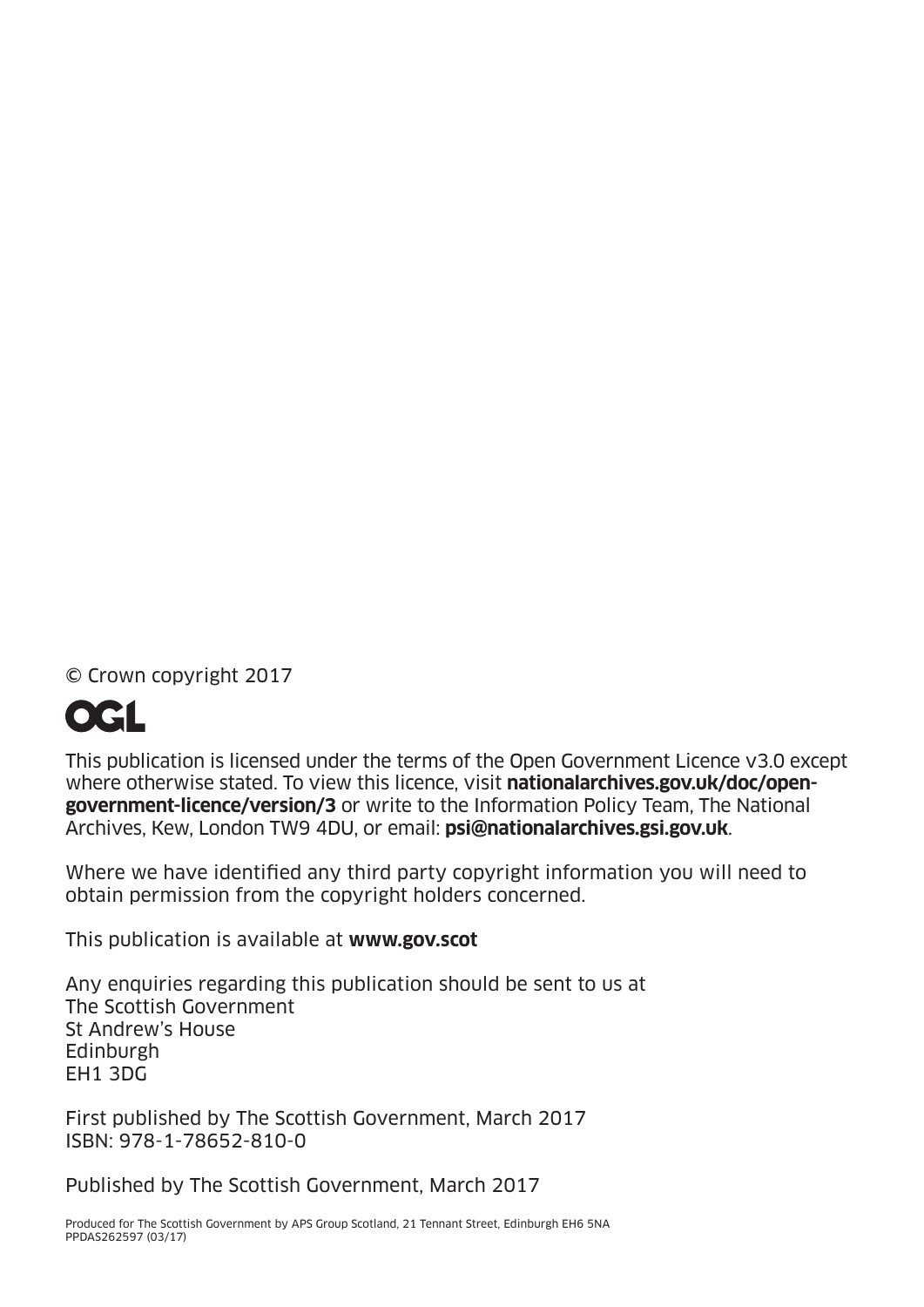# **CONTENTS**

| <b>Ministerial Foreword</b>                                                                                                                                                                                                                                                                                                                                                                                                                                                                                                                                                                                | $\overline{2}$ |
|------------------------------------------------------------------------------------------------------------------------------------------------------------------------------------------------------------------------------------------------------------------------------------------------------------------------------------------------------------------------------------------------------------------------------------------------------------------------------------------------------------------------------------------------------------------------------------------------------------|----------------|
| <b>Introduction</b>                                                                                                                                                                                                                                                                                                                                                                                                                                                                                                                                                                                        | 3              |
| Section 1: SECURING A HIGH QUALITY EXPERIENCE FOR ALL CHILDREN<br>- Developing a Quality Action Plan<br>- Developing the ELC workforce<br>- Access to graduate-level early years educators<br>- Robust quality standards and inspection<br>- Securing a role for childminders<br>- Effective partnership working to support transitions into, through, and out of, ELC<br>- Closing the attainment gap<br>- Strengthening inclusion<br>- Access to outdoor learning, exercise and play                                                                                                                     | 5              |
| Section 2: CREATING THE CAPACITY AND SUPPORTING STRUCTURES FOR 1140 HOURS<br>- A service model that guarantees quality and unlocks choice<br>- Delivering more flexible provision<br>- Delivering 1140 hours<br>- Maximising the contribution of childminders<br>- Building capacity within the early years workforce<br>- Valuing the ELC workforce<br>- Creating a more diverse ELC workforce<br>- Building a high quality physical environment<br>- Ensuring provision is accessible<br>- Ensuring provision is affordable<br>- Phasing of the entitlement to 1140 hours<br>- Monitoring and evaluation | 11             |

# **Summary of actions 17**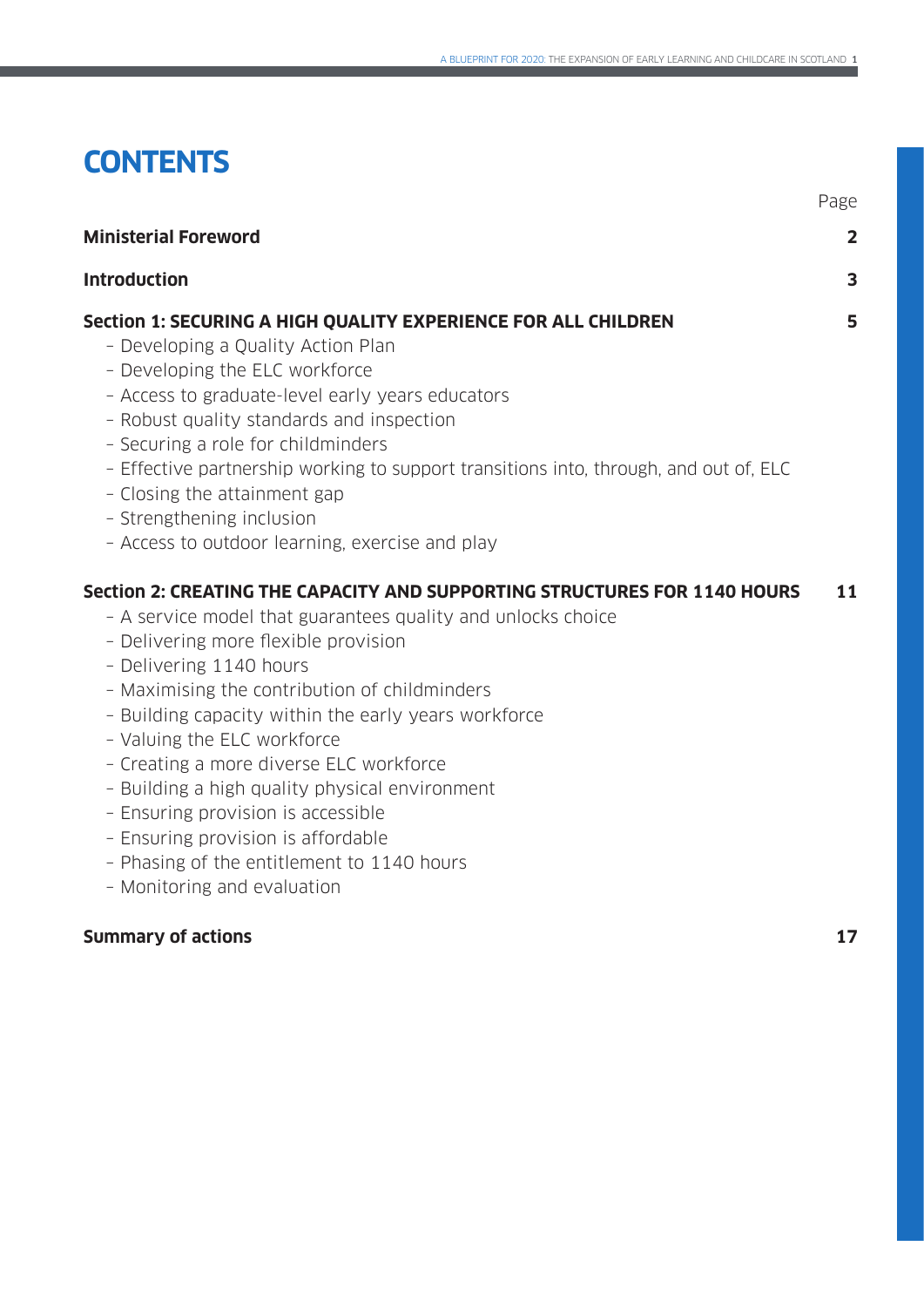# **MINISTERIAL FOREWORD**



The expansion of early learning and childcare (ELC) in Scotland is one of the most important and transformative changes we are making during this Parliamentary session.

Last October, I launched A Blueprint for 2020 consultation which set out our vision for an expansion that will almost double the entitlement to free ELC to 1140 hours per year by 2020 for all three and four year olds and eligible two year olds. That vision is underpinned by the principles of Quality, Flexibility, Accessibility and Affordability.

Quality is at the very heart of this expansion. It is widely acknowledged, including by the Organisation for Economic Cooperation and Development (OECD) and EU, that the provision of universally accessible and high

quality ELC enriches children with skills and confidence to carry into their schooling, and is a cornerstone for closing the poverty-related attainment gap between our most and least advantaged children. Therefore, quality is the golden thread that runs right through this Action Plan, and there are clear actions to ensure that children get the high quality experiences they deserve to help them succeed in life.

I want to take this opportunity to thank all those who responded to the consultation, in writing or by attending a consultation event. I participated in a number of specific events with parents and other key stakeholders as part of the Blueprint consultation and listened carefully to people's views, often shaped by their own experiences, hopes and desires, on how they wanted to see this transformation develop. An independent analysis of the views expressed through the consultation and at the engagement events is published alongside this Action Plan.

We are now ready to move into the mobilisation phase, working closely with our delivery partners. This Action Plan demonstrates that we've listened to a wide range of views, both from providers and users of ELC, which are shaping the route ahead. It also provides our delivery partners in local authorities, and the private and third sectors, with a clear policy and delivery framework in which to build capacity for 1140 hours.

I am setting out an approach that, first and foremost, will deliver the best outcomes for children, helping to deliver both excellence and equity in education; while also promoting greater choice and flexibility for parents in how they access their entitlement to 1140 hours of free ELC by 2020.

I look forward to continuing to work with our stakeholders and delivery partners as we take forward this ambitious policy and give all of our children the best possible start in life.

Mr n21

**Mark McDonald Minister for Childcare and Early Years March 2017**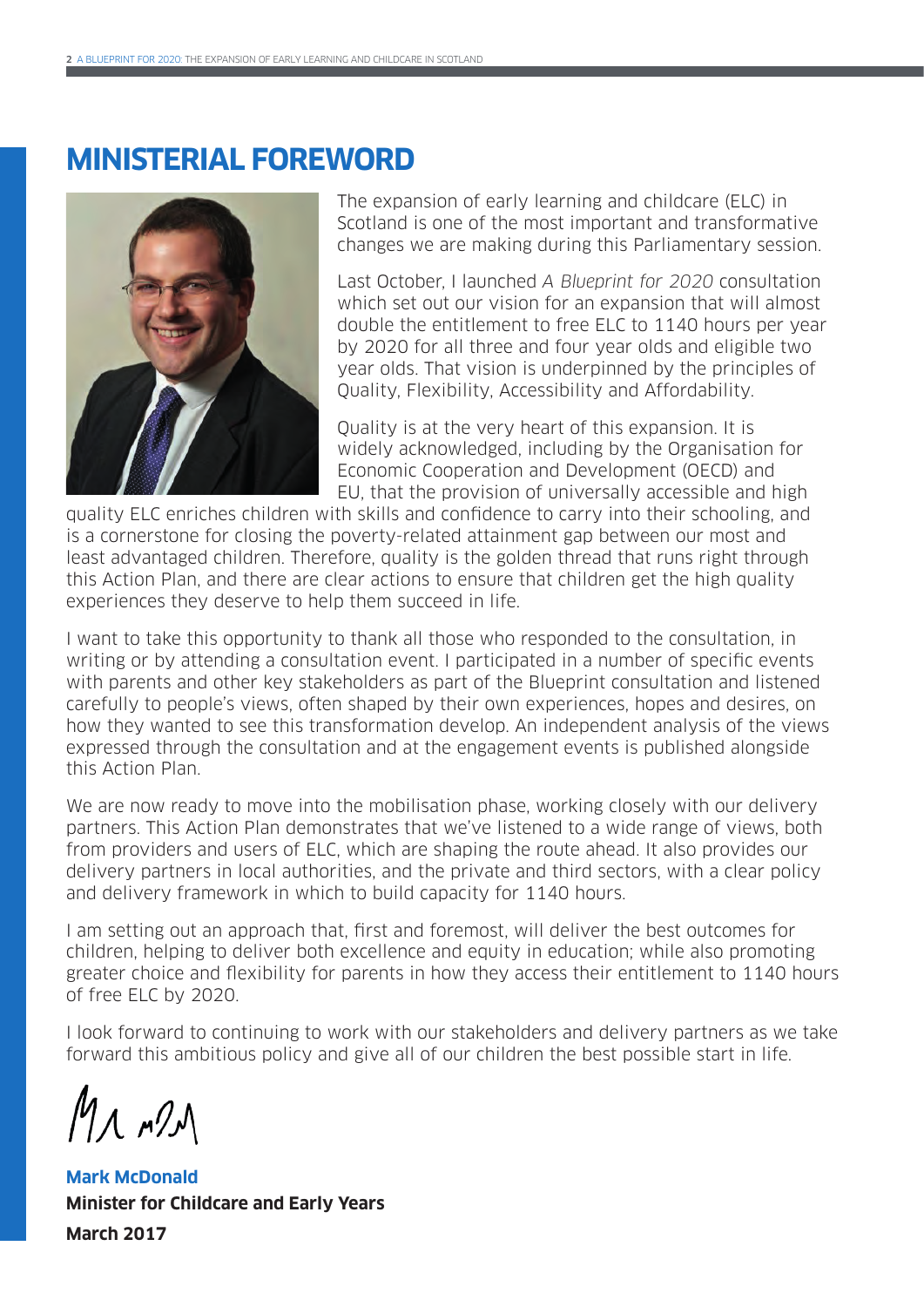# **INTRODUCTION**

A Blueprint for 2020: The Expansion of Early Learning and Childcare in Scotland was launched on 15 October 2016. It sets out our vision for an expansion that will almost double entitlement to free early learning and childcare (ELC) to 1140 hours per year by 2020 for all 3 and 4 year olds and eligible 2 year olds. That vision is underpinned by clear guiding principles:

**Quality** - the expansion will ensure a high quality experience for all children, which complements other early years and educational activity to close the attainment gap, and recognises the value of those we entrust to give our children the best start in life.

**Flexibility** – the expansion will support more parents and carers in work, training or study, through greater choice of provider and patterns of provision that are better aligned with working patterns whilst delivering this in a way that ensures a high quality experience for the child.

Accessibility - ELC capacity is sufficient and is as conveniently geographically located as possible – particularly in areas of higher deprivation and in rural communities – to support families and enable parents and carers to work, train and study, while also appropriately meeting the needs of children who require additional support and parents who request ELC through the medium of Gaelic.

Affordability - the expansion will increase access to affordable ELC which will help to reduce barriers to participating in the labour market which parents and carers face.

The consultation questions set out in the Blueprint sought views on our vision and high-level principles for the expansion as well as the key policy choices that had to be made. It included questions on funding models, phasing, encouraging payment of the living wage, role of providers in the private and third sectors, ensuring equality of access, supporting learner transitions and the inspection and regulatory regime.

The consultation closed on 9 January 2017 and we received 336 written responses; 62% of which were from individuals and 38% from organisations. The Minister for Childcare and Early Years hosted a series of consultation events aimed primarily at parents and carers, so that we could balance the responses from providers within the ELC system itself with the users of that system, and ensure that we were listening to the very widest range of opinion.

Empowering teachers, parents and communities to achieve Excellence and Equity in Education – A Governance Review, which reviewed the way that ELC and school education is organised, ran alongside the Blueprint consultation, and closed on 6 January 2017. The Scottish Government is currently carefully considering the responses it received along with evidence from a wide range of sources. We will set out our response to the Governance Review in a Next Steps paper later in the year, and this will provide further clarity on the future approach to inspection and a governance structure that will support the expansion of ELC.

The consultation has helped to inform the development of the policy and delivery framework for the expansion. It is now imperative that we work in partnership with local authorities and other key partners to deliver this vision.

This Action Plan commits us to a series of actions in 2017-18 to ensure that the expansion of ELC is rooted in a high quality experience for our children and to support our delivery partners in building additional capacity.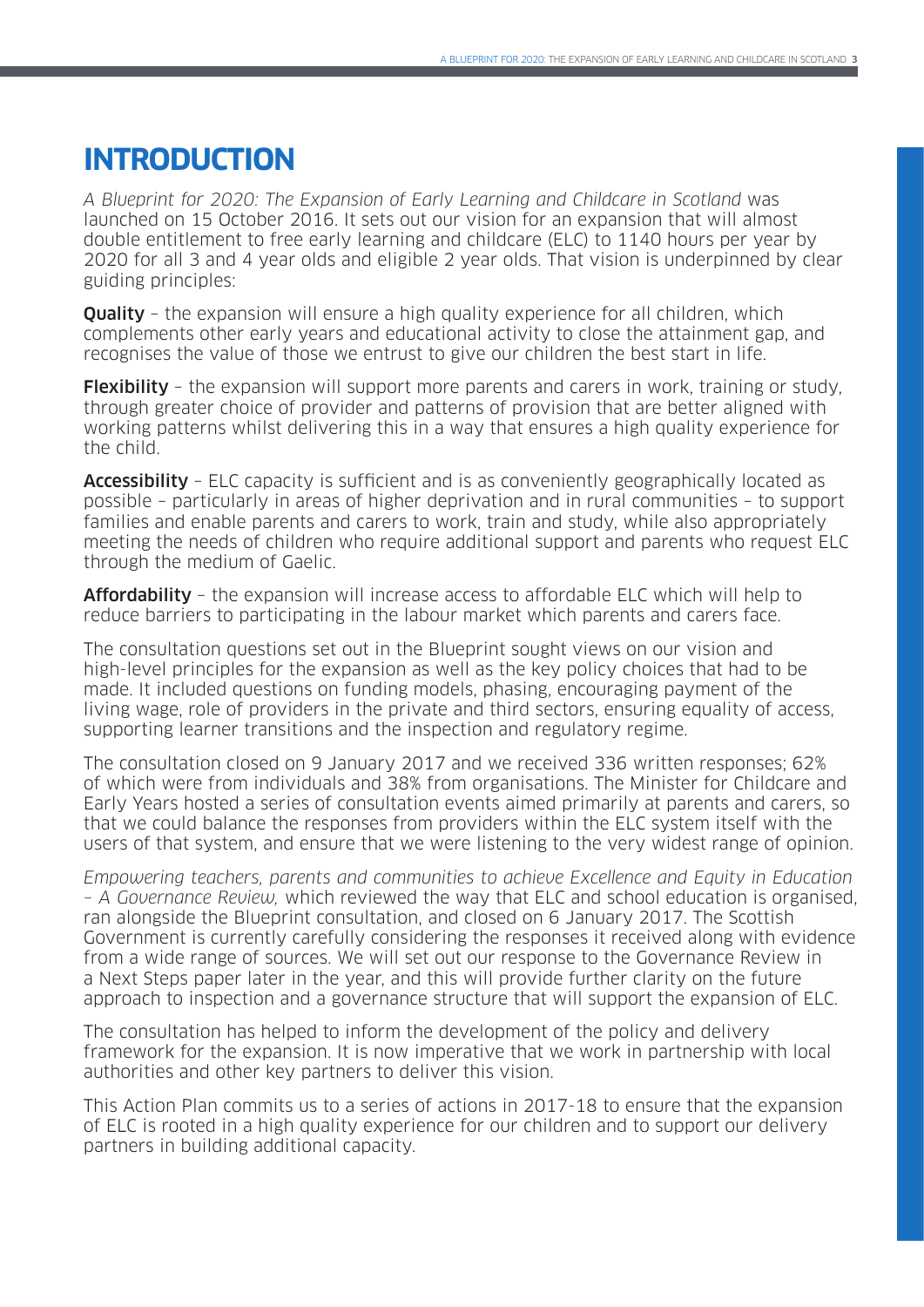This Action Plan sets out the policy framework that will underpin the expansion in order to:

- Ensure a high quality experience for the child; improving outcomes for all children, especially those who will benefit most;
- Support the vision of an education system which delivers both excellence and equity for all children in Scotland;
- Provide a key contribution to our wider work to close the attainment gap;
- Support our ambitions to reduce child poverty by contributing to the delivery of our ambitious statutory targets set out in the Child Poverty (Scotland) Bill;
- Support transitions through early years settings and into school to ensure continuity and progress through the learner journey;
- Offer parents an increased choice of settings where they can access their funded ELC entitlement;
- Enable a system that is provider neutral with the focus on the settings best placed to deliver quality outcomes for children;
- Increase the flexibility of how the funded entitlement is delivered in order to support more parents to work, train or study, especially those who need routes into sustainable employment and out of poverty;
- Provide the opportunity for an enhanced role for childminders in delivering the funded entitlement;
- Help support parents to improve and enrich the home learning environment by integrating ELC with the range of family support;
- Enable payment of the Living Wage and the promotion of Fair Work practices;
- Be underpinned by a funding model which ensures the long-term sustainability of the system;
- Provide substantial new employment opportunities across all of Scotland with a range of roles across different qualification levels, supporting local economies; and
- Reduce the costs that parents and carers face in paying for childcare, with total ELC entitlement providing an estimated annual saving of £4,500 per child per year.

There are two sections to this Action Plan. Section One focuses specifically on quality and sets out the conditions, support and investment that will drive quality experiences and ensure ELC plays a key role in addressing inequalities in child outcomes. Section Two sets out how we will ensure that we build the structures and capacity – both infrastructure and workforce – required to deliver 1140 hours in a way that is flexible, accessible and affordable. Quality of the child's experience is the single most important goal and it will be clear how this has driven all of the decisions that have been taken and the actions set out across this plan.

There is a full list of actions at the end of this document. Unless otherwise stated, actions are to be achieved by March 2018.

We intend to publish annual action plans and themed progress reports along the route to 2020; starting with a focus on quality in October 2017, with others on: workforce development and expansion; inclusion; infrastructure; and family engagement and nurture to follow between now and 2020.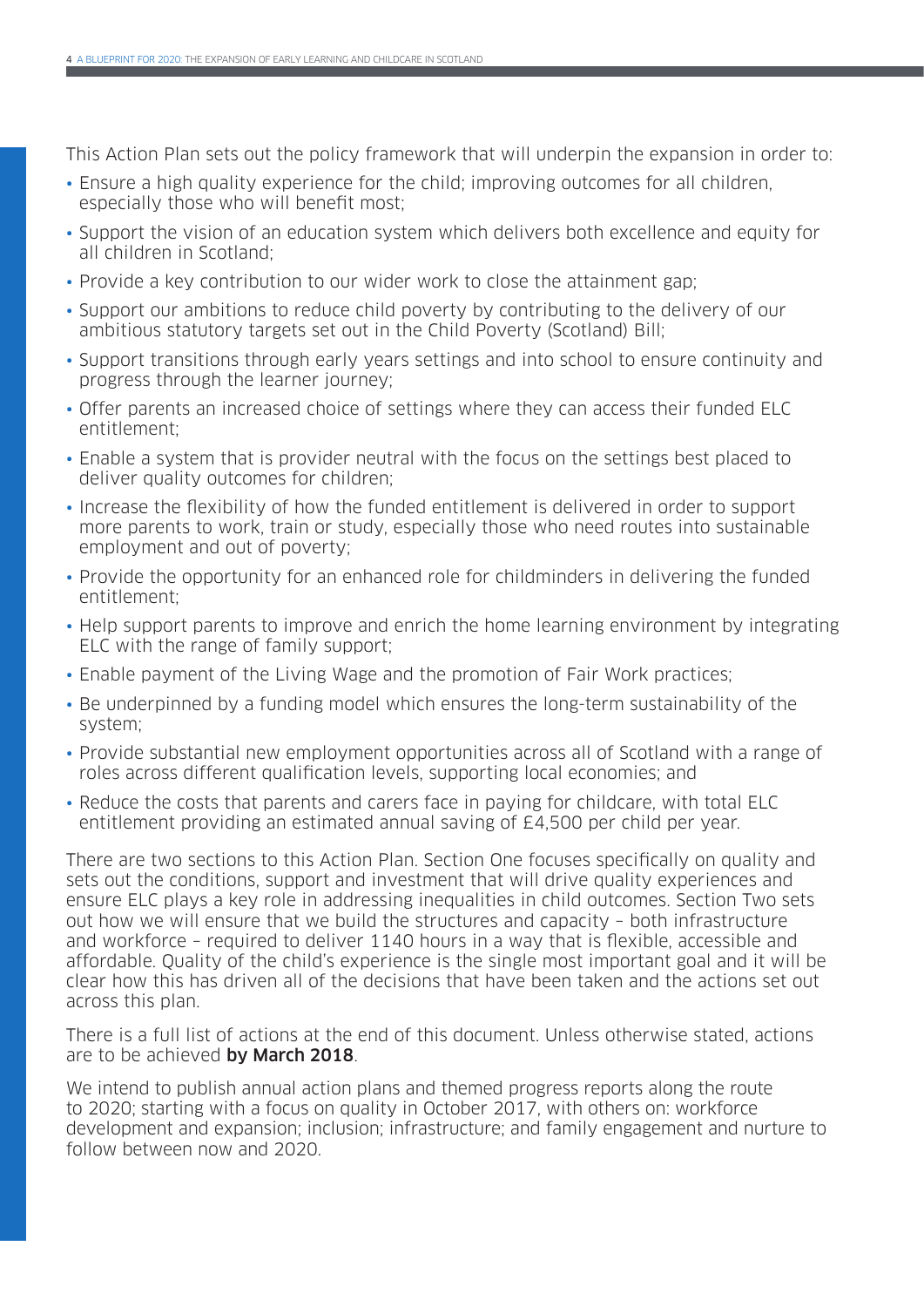# **SECTION 1: SECURING A HIGH QUALITY EXPERIENCE FOR ALL CHILDREN**

A high quality experience for all children is the driving force of the expansion of ELC entitlement to 1140 hours. We know, from a range of research, that high quality ELC provision promotes longer-term benefits for children and young people, offering them the best possible start in life. A recently published report from the Study of Early Education and Development provides the following useful summary of the evidence:

"There has been a substantial amount of research on the quality of early years provision and the potential benefits of attending a high quality provider for child development. A number of studies have shown that accessing early childhood education and care, in good quality provision in particular, can have a positive effect on the educational, cognitive, behavioural and social outcomes of children, both in the short and long term. Some evidence suggests that the positive impact is greatest on children from the most disadvantaged backgrounds. This suggests that early childhood education and care has the potential to make a key contribution to narrowing the gap in development between groups of children."<sup>1</sup>

# **Developing a Quality Action Plan**

The development of policy on ELC and the planning for expansion to 1140 hours has already been driven by a clear focus on quality. To ensure that this remains at the heart of our agenda as we build to 2020, we will produce a Quality Action Plan in close consultation with key stakeholders who best understand, not only what drives quality, but also what more needs to be done to strengthen this. The next few months will be an opportunity to take stock of that and think systematically about the key drivers of quality in ELC and how they link to child outcomes, to make sure we have a comprehensive policy framework for improving quality. This will include consideration of the drivers of structural quality (how the system is designed and organised) as well as process quality (practice within ELC settings).

As well as considering the provision of formal ELC, the Quality Action Plan will consider how we can support parents to improve and enrich the home learning environment by integrating ELC with the range of family support available. Research shows that when parents and carers support their children's learning, and when children live in a stimulating home learning environment, it improves children's attainment and achievement. Family learning encourages family members to learn together, fostering positive attitudes to lifelong learning.

• We will produce a Quality Action Plan, by the end of October 2017, that sets out what more needs to be done to strengthen quality in ELC, and will use this as a driver for improving children's outcomes.

<sup>1</sup> Study of Early Education and Development: Good Practice in Early Education. Meg Callanan et al. Research Report January 2017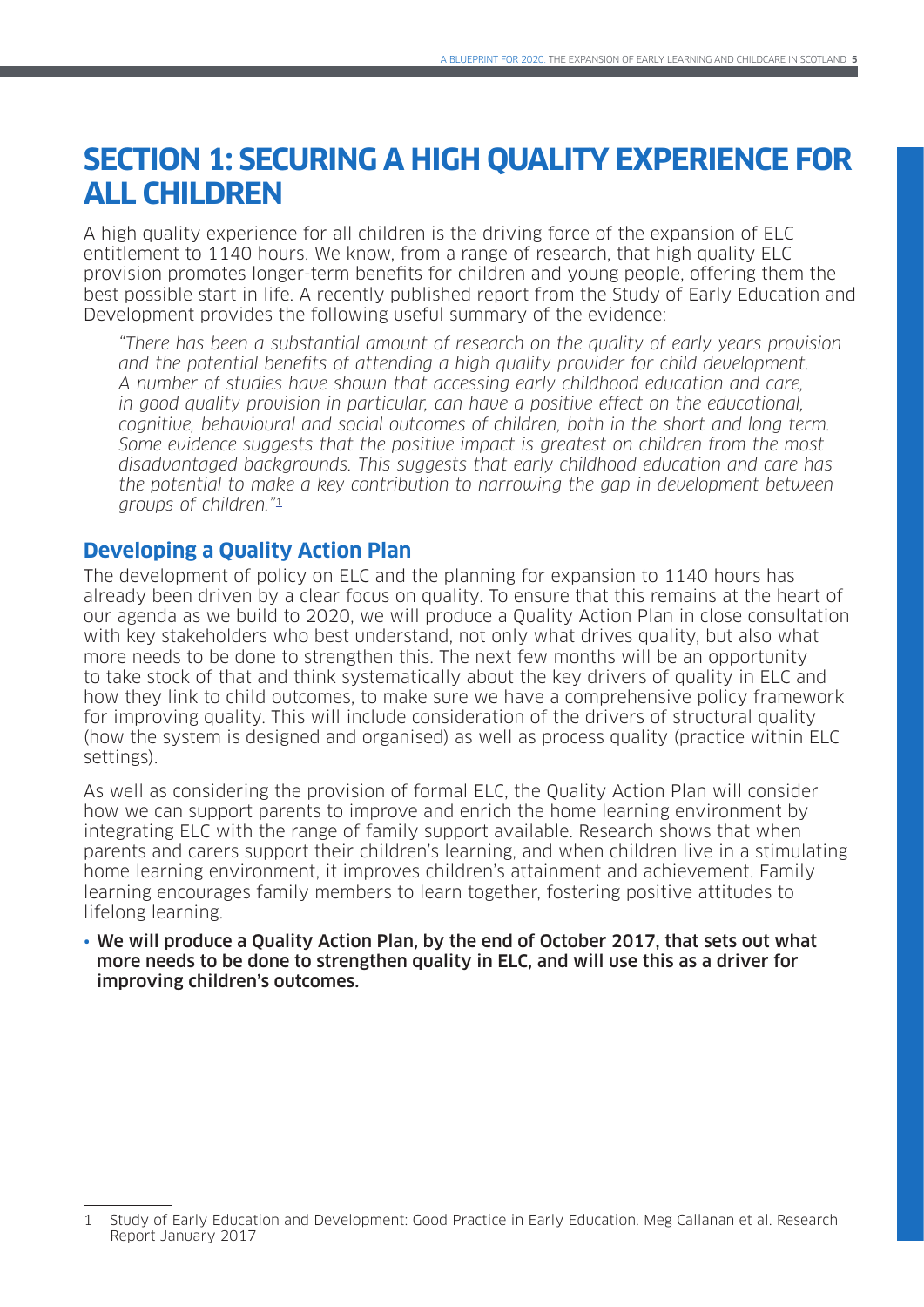### **Developing the ELC workforce**

We know that the most important driver of quality in ELC is a dedicated, highly skilled and well-qualified workforce, whose initial and continued training enables them to fulfil their own potential and equip our young children to do the same. We will ensure that leadership development opportunities feature prominently in our Quality Action Plan, supporting professionals as they continue in or move into leadership roles.

Through implementation of the Quality Action Plan and Skills Investment Plan for ELC, we will ensure that there are high quality and flexible learning opportunities available to the ELC workforce at all levels, including access to distance and virtual learning opportunities, part-time and out-of-hours college provision and work-based learning.

### **Access to graduate-level early years educators**

The EU's Key Principles of a Quality Framework<sup>2</sup> underlines the importance of well-qualified staff in pursuing quality in ELC. The Education Scotland report Making the Difference: The impact of staff qualifications on children's learning in early years found that the graduatelevel qualifications (specifically, the BA Childhood Practice Award) were having a positive impact on children's learning in the early years:

"Staff have a clearer understanding of child development and feel more confident and motivated in delivering the curriculum. We know that staff are using their new knowledge and skills to improve learning for children, for example outdoor learning. They are delivering more child-led learning which promotes deeper and challenging learning experiences."<sup>3</sup>

Our plans for expansion of ELC need to recognise that the graduate workforce is changing. The introduction of the BA Childhood Practice in 2009 has increased the number of non-teacher graduates who have specialist early years expertise and knowledge. The course completion figures indicate that around 1,200 have now graduated with this degree and the Scottish Social Services Council (SSSC) estimate that around 280 people complete graduate-level courses each year. The introduction of the M.Ed Early Years (offered by the University of Strathclyde and the University of Aberdeen) in 2009-10 has also enhanced skills at post-graduate level with an annual intake of around 30-40 students each year.

We will continue to invest in graduate and post-graduate level training specifically to promote early years education, including consideration of whether new direct entry undergraduate courses are required to support development of the workforce. As part of our work to develop the Quality Action Plan, we will work with professional bodies to consider how we can further strengthen the role of teachers in delivering learning in ELC settings.

Curriculum for Excellence has provided a coherent curriculum from 3-18 years which supports continuity and progression. It has supported a shift in how children are engaged in learning by introducing a broader curriculum, more hands-on learning and play-based opportunities. This is supplemented by Building the Ambition, published by Scottish Government in 2014, which contains guidance for ELC practitioners who work with children from 0-5 years old; and, sets out how high quality interactions and experiences can be delivered within caring and nurturing environments.

<sup>2</sup> Key Principles of a Quality Framework for Early Childhood Education and Care: report of the Working Group on Early Childhood Education and Care (under the auspices of the European Union) (October 2014)

<sup>3</sup> 'Making the Difference: The impact of staff qualifications on children's learning in early years', Education Scotland (2012)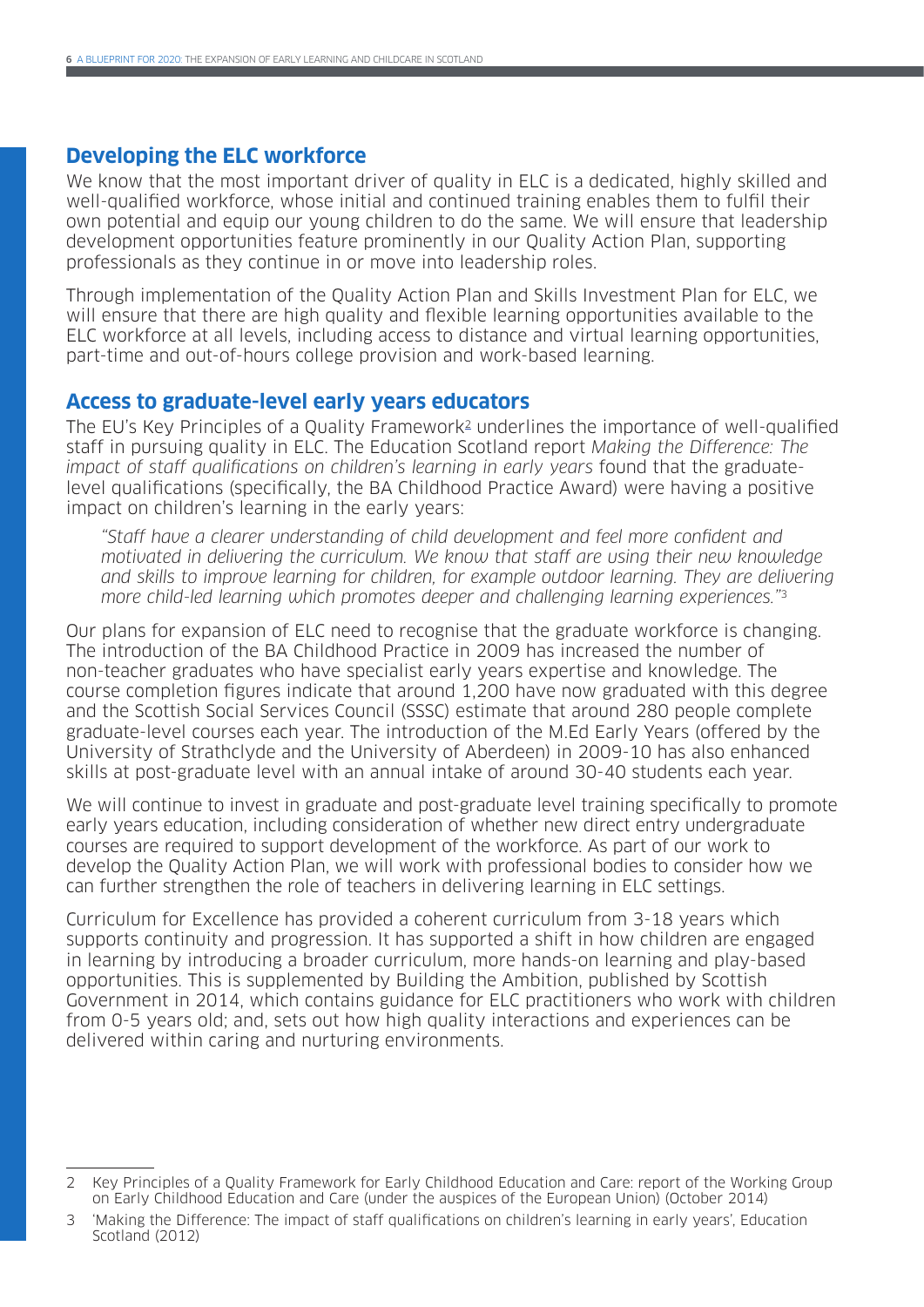We will continue to ensure that pedagogy is adequately reflected in the training of our ELC workforce, particularly for graduate-level practitioners, and that undergraduate courses offer a balance between child development, pedagogy and management.

- We will increase support for the M.Ed Early Years Pedagogue courses at Aberdeen and Strathclyde Universities from the 2018-19 academic year.
- We will improve the quality of data available on the graduate workforce, by supplementing the data on teachers with information on the number of staff with a relevant graduate level qualification working within the sector.

### **Robust quality standards and inspection**

We will continue to ensure that the ELC entitlement is underpinned by national quality standards which focus on delivering positive experiences for children and are directed at achieving positive outcomes. The Scottish Government's new statutory National Care Standards, due for publication in 2017, will strengthen this further by setting out childcentred and outcome-focused expectations of quality across all care and health provision, including ELC.

• As part of our response to the Education Governance Review, we will ensure we have the right inspection arrangements in place for fair, transparent and consistent assessment of quality in ELC. In particular, we will consider how we can build on the excellent work the inspectorates have undertaken in recent years to create a more streamlined and holistic system supporting quality improvement in ELC.

### **Securing a role for childminders**

Childminders will have a key role in delivering the expanded funded entitlement. A recurring theme in the consultation was that childminders should have more opportunities to access training using both formal and informal learning mechanisms, from mandatory courses, to sharing best practice across networks.

We are committed to delivering a new standard of best practice for childminders. As part of this we have provided additional funding to the Care Inspectorate to take forward the development of a Learning and Development Pathway for all childminders. We have extended this funding into 2017-18.

#### • We will work with the Care Inspectorate and other partners to launch a new Learning and Development Pathway for childminders in September 2017.

A number of respondents to the Blueprint consultation highlighted that, under the current system, childminders who provide the funded entitlement are not subject to the same qualification requirements as other ELC workers. We know that childminders are already delivering high quality provision: childminders are more likely than most other childcare services to achieve Care Inspectorate grades of very good and excellent.<sup>4</sup> However, the skills base of the sector is often overlooked or not understood by parents, carers and other professionals working in the sector.

<sup>4</sup> Early Learning and Childcare Statistics 2015, November 2016, Care Inspectorate, [http://www.careinspectorate.](http://www.careinspectorate.com/images/documents/3591/Early%20Learning%20and%20Childcare%20statistics%20report%202015.pdf) [com/images/documents/3591/Early%20Learning%20and%20Childcare%20statistics%20report%202015.pdf](http://www.careinspectorate.com/images/documents/3591/Early%20Learning%20and%20Childcare%20statistics%20report%202015.pdf)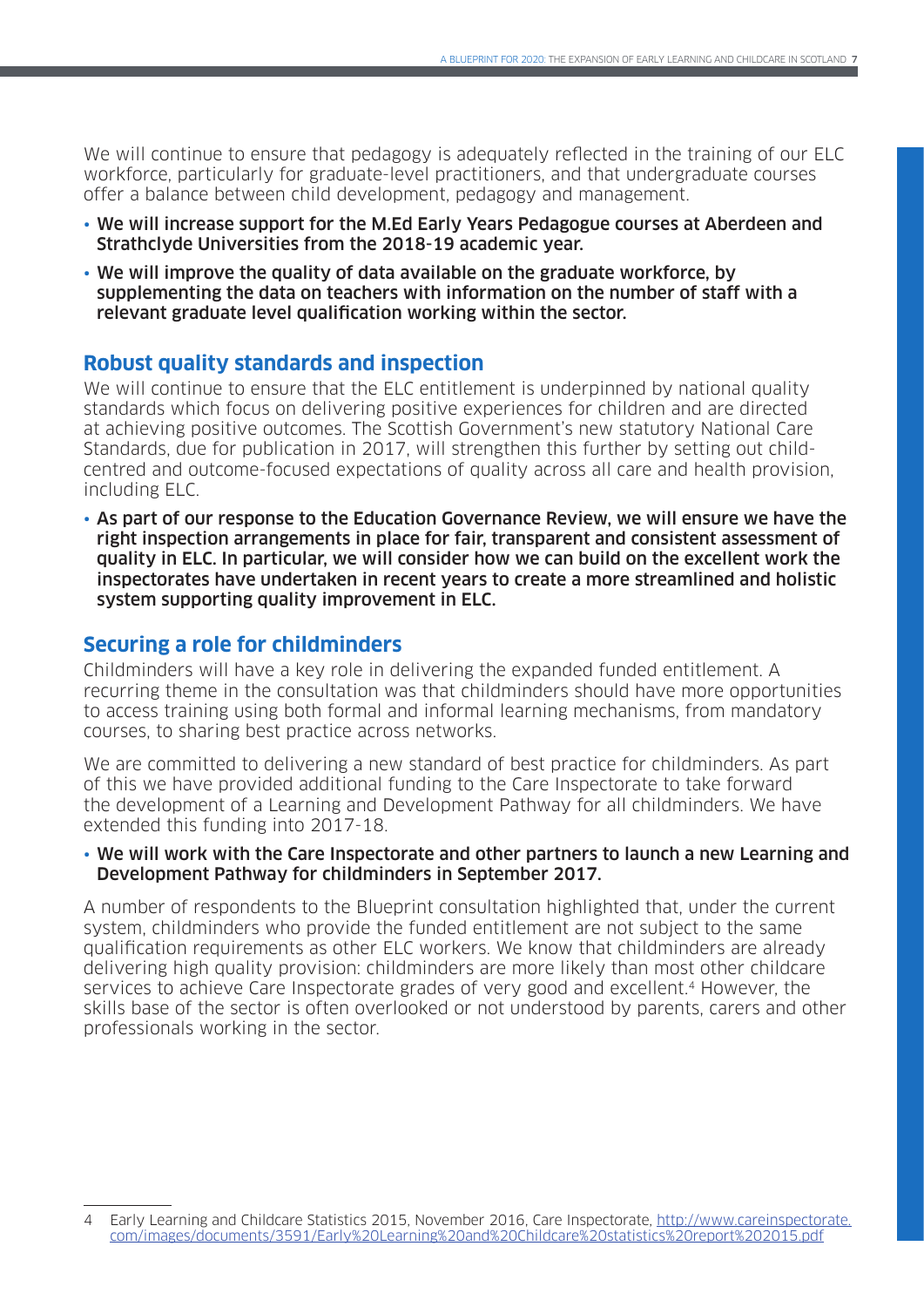We believe that a minimum qualification could provide reassurance, in respect of quality of provision, for parents who are facing choices over the best option for childcare. However, we know that we would need to ensure that the necessary infrastructure, including flexible training options and financial support arrangements, is in place before this could be implemented. We would need to support the profession in moving towards qualification requirements over time.

• We will work with the Scottish Childminding Association (SCMA), the Care Inspectorate, the SSSC and other key delivery partners to consider, as part of the best practice standard for childminders, the potential for a requirement for those childminders delivering the funded ELC entitlement to be qualified to the same level as an ELC practitioner.

### **Effective partnership working to support transitions into, through, and out of, ELC**

Children face a number of transitions throughout their learner journey: from the home to early learning and childcare, across different ELC settings, within those settings, and into school. The system must ensure that these transitions support continuity, coherence and progression. Consultation responses emphasised the need for clear transition plans to support children through their early-learner journey. They highlighted the need for effective partnership at transition stages, with allied professionals and specialists identified as having valuable contributions to make to smooth transitions. The need to share relevant information about children was a common theme.

Working across organisational boundaries and putting children and their families at the heart of decision making, is a central feature of Getting it Right for Every Child (GIRFEC) – the Government's national approach that aims to improve outcomes for all children and young people in Scotland. Our approach underpins all of our work with children and young people and plays a fundamental part in realising the Scottish Government's goal of giving all our children and young people the best possible start in life. Our approach is about everyone working together to support every child and young person's wellbeing – by spotting and dealing with issues as early as possible, and working with parents and services rather than waiting until they escalate into potential crisis.

• As set out in the National Improvement Framework and Improvement Plan<sup>5</sup> we will provide clarity on how appropriate data on children's progress is shared between professionals working with children from the early years onwards. This should help to support transitions.

The Attainment Scotland Fund, including the Pupil Equity Fund, can be used to support transitions, which can include the transition from ELC to primary. The Scottish Attainment Challenge funds are already being used in this way in Dundee, where funding has been used to employ (in partnership with the NHS) speech and language therapists for all nurseries attached to attainment challenge schools. Early years staff are also working in partnership with families to develop early vocabulary and early literacy skills in children from 2 years old, using well-evidenced programmes. These examples have been shared on the National Improvement Hub as good practice examples of 'Interventions for Equity'.

#### • We will identify and share examples of how the Attainment Scotland Fund and the Pupil Equity Fund are being used to support transitions from ELC to primary school.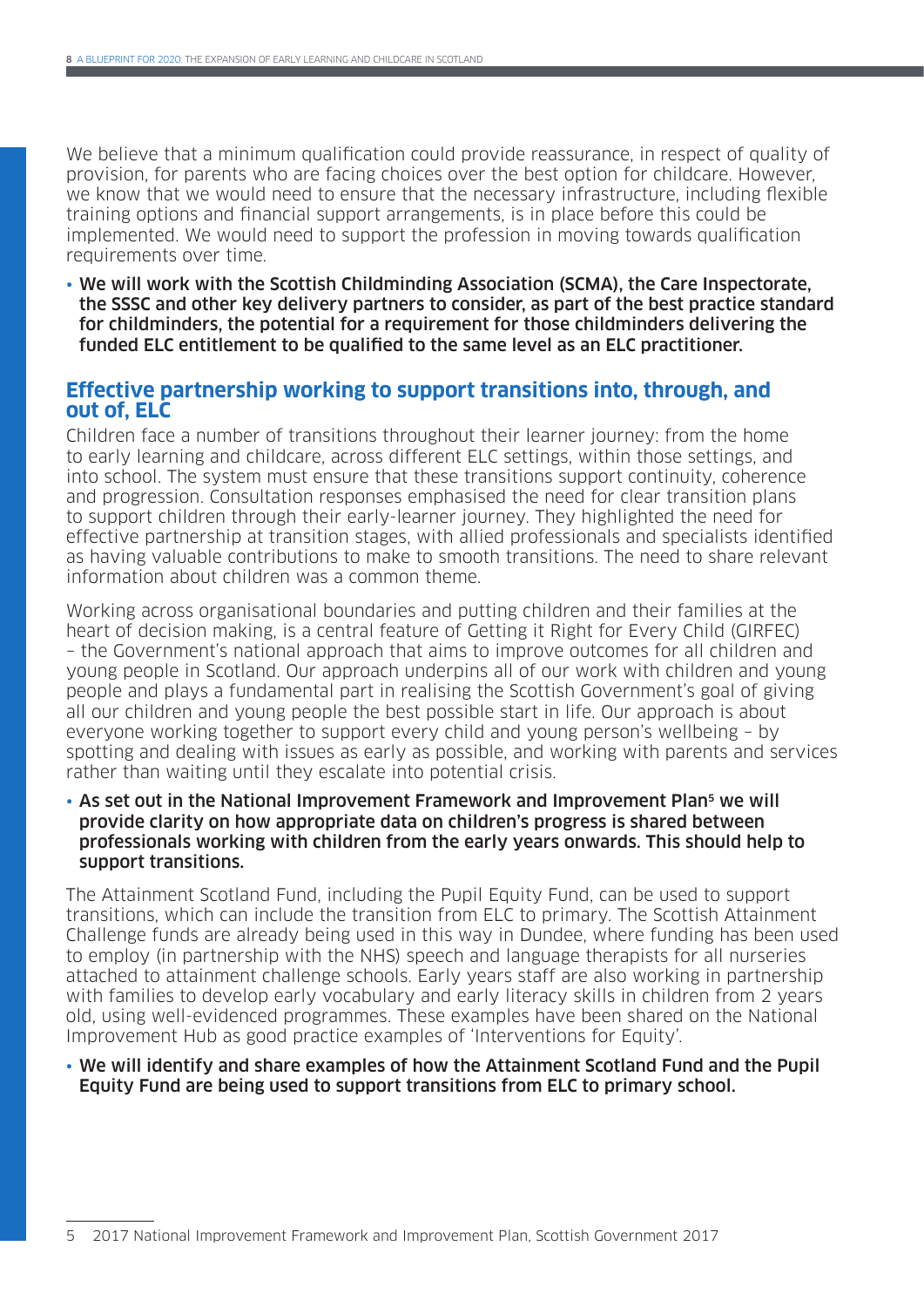### **Closing the attainment gap**

We know that the socio-economic gap in cognitive development opens up well before children start primary school. Narrowing this gap in the pre-school years must be part of our strategy to promote equity and excellence.

We also know from the Growing Up in Scotland Study that children from disadvantaged backgrounds are no less likely – compared to those from more advantaged backgrounds – to attend pre-school settings of the highest quality.<sup>6</sup> This means that ELC can play a key role in closing the attainment gap.

The Children and Young People Act (Scotland) 2014 extended entitlement to funded ELC to around a quarter of 2 year olds whose parents are in receipt of certain benefits, ensuring those who will benefit most from funded ELC are able to take advantage from age 2. Improving uptake of funded ELC by families of eligible 2 years olds could make a significant contribution to closing the attainment gap before children begin primary school. We will continue to work with local authorities, and others, to promote and increase the flexibility and uptake of the expanded provision as we move towards the expansion to 1140 hours. We recently published research on the drivers and barriers to uptake amongst 2 year olds,7 which will underpin our policy development and the Children and Young People Improvement Collaborative is testing approaches to improving the up-take of funded ELC for eligible 2 year olds.

- We will continue to explore options through UK legislation to enable the sharing of data by DWP and HMRC to allow local authorities to identify eligible families.
- We will provide dedicated support to local authorities to help improve uptake amongst eligible 2 year olds.

We have started work to implement our commitment to provide an additional graduate in nurseries in Scotland's most deprived areas by August 2018. An extra 435 graduates working directly with children will be in place by 2018, with every local authority area set to increase graduate numbers. We are providing funding of £1.5 million to the Scottish Funding Council to increase teacher training and other ELC-related graduate places in the 2017-18 academic year.

#### • We will continue to work with local authorities to produce guidance on implementation of the additional graduate commitment. Local authorities will be asked to submit action plans to show how they intend to deploy their additional graduates.

As part of the expansion, and in order to improve health and wellbeing at this crucial stage in a child's development, we will provide free lunches for all children receiving their 1140 hours of entitlement, whether provided by the local authority or providers in the private and third sector delivering the funded entitlement. Our good design guidance, due to be published in June 2017, will include guidance on appropriate catering facilities.

<sup>6</sup> Tackling Inequalities in The Early Years: Key messages from 10 years of the Growing Up in Scotland study, Scottish Government, 2015

<sup>7</sup> Drivers and Barriers to take-up of Early Learning and Childcare amongst 2 year olds, Scottish Government, March 2017, <http://www.gov.scot/Publications/2017/02/4813>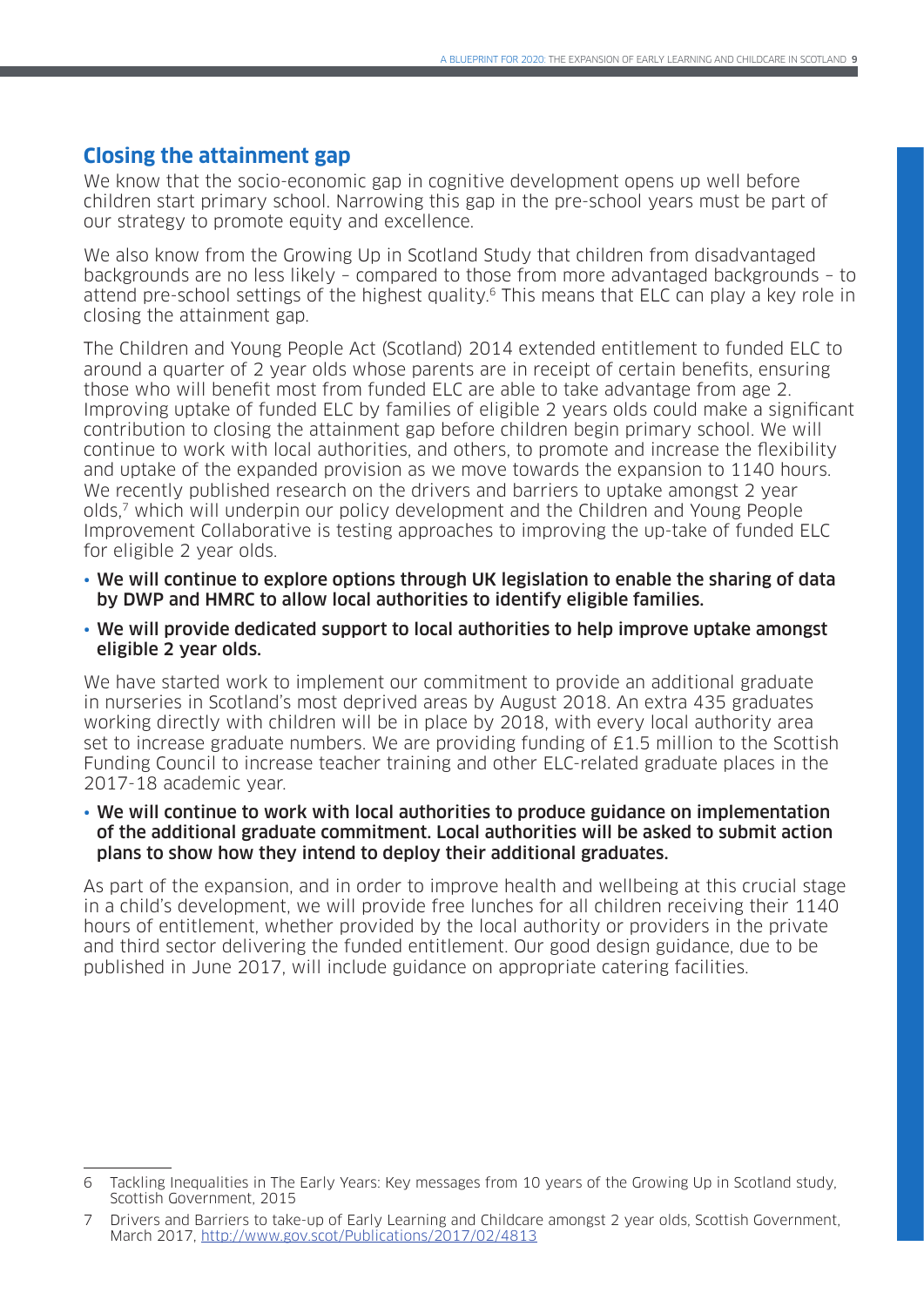### **Strengthening inclusion**

ELC provision must ensure equality of access for, and account for the varying needs of, all children. These needs can vary depending on a number of factors, including whether a child is disabled or has additional support needs (ASN), is from an ethnic minority background, lives in a deprived area or has challenging family circumstances.

We will continue to support implementation of the Additional Support for Learning Act 2004 (as amended), to ensure children's ASN are identified and provided for. That includes those who are identified from birth as having a disability and are brought to the attention of the education authority as needing additional support. We already have plans to revise and improve the statutory guidance on the Additional Support for Learning Act 2004 Act, in particular by clarifying responsibilities.

Accessibility will be promoted in the design principles for new ELC infrastructure, recognising the impact of good design principles on children with ASN and disabilities, with good examples of sensory rooms and space to create relaxed, calm environments for children to be highlighted within the section about use of space.

- We will create a fund that enables staff to support children with ASN or disabilities. This could cover funding for specialist training for ELC staff as well as funding for equipment for adaptations, providing sensory areas, or establishing equipment banks in local areas.
- We will improve the data collected on children with ASN to enhance our understanding of additional support needs of this age group, and the support plans in place for them.

#### **Access to outdoor learning, exercise and play**

We know the benefits of outdoor learning, exercise and play for young children in terms of their health and wellbeing, physical and cognitive development. ELC settings have embraced Curriculum for Excellence's emphasis on a broader learning experience, including active learning and learning outdoors.

In 2016, the Care Inspectorate published guidance called My World Outdoors, which aims to act as a catalyst to encourage further development of high quality outdoor play. It highlights that the quality of children's experience is generally very positive. As well as the specialist outdoor-based provision, mainstream building-based services have improved children's outdoor play experience using both their own outdoor play areas and the natural environment locally.

Our good design guidance for all ELC settings, due to be published in June 2017, will promote well-designed outdoor space in all new-built and refurbished or extended ELC settings created as part of this expansion. We will build on the commitment to a minimum of one hour per week outdoors by encouraging all providers to have access to a stimulating outdoor play area for children, including daily opportunities to spend time outdoors and, for full-time children, part of their day should be spent outdoors.

Some of our delivery model trials focus on outdoor learning and play. One, in Edinburgh, is exploring the establishment of outdoor nursery provision through a nature kindergarten and another in Angus, involves the conversion of a small nursery to focus on outdoor learning. The potential to further develop outdoor ELC provision across the country is being considered as a key theme emerging from the trials programme.

We will also encourage early learning providers to organise a 'Daily Mile' run or ageappropriate equivalent activity for all children.

• We will publish guidance on delivering the Daily Mile in ELC by autumn 2017.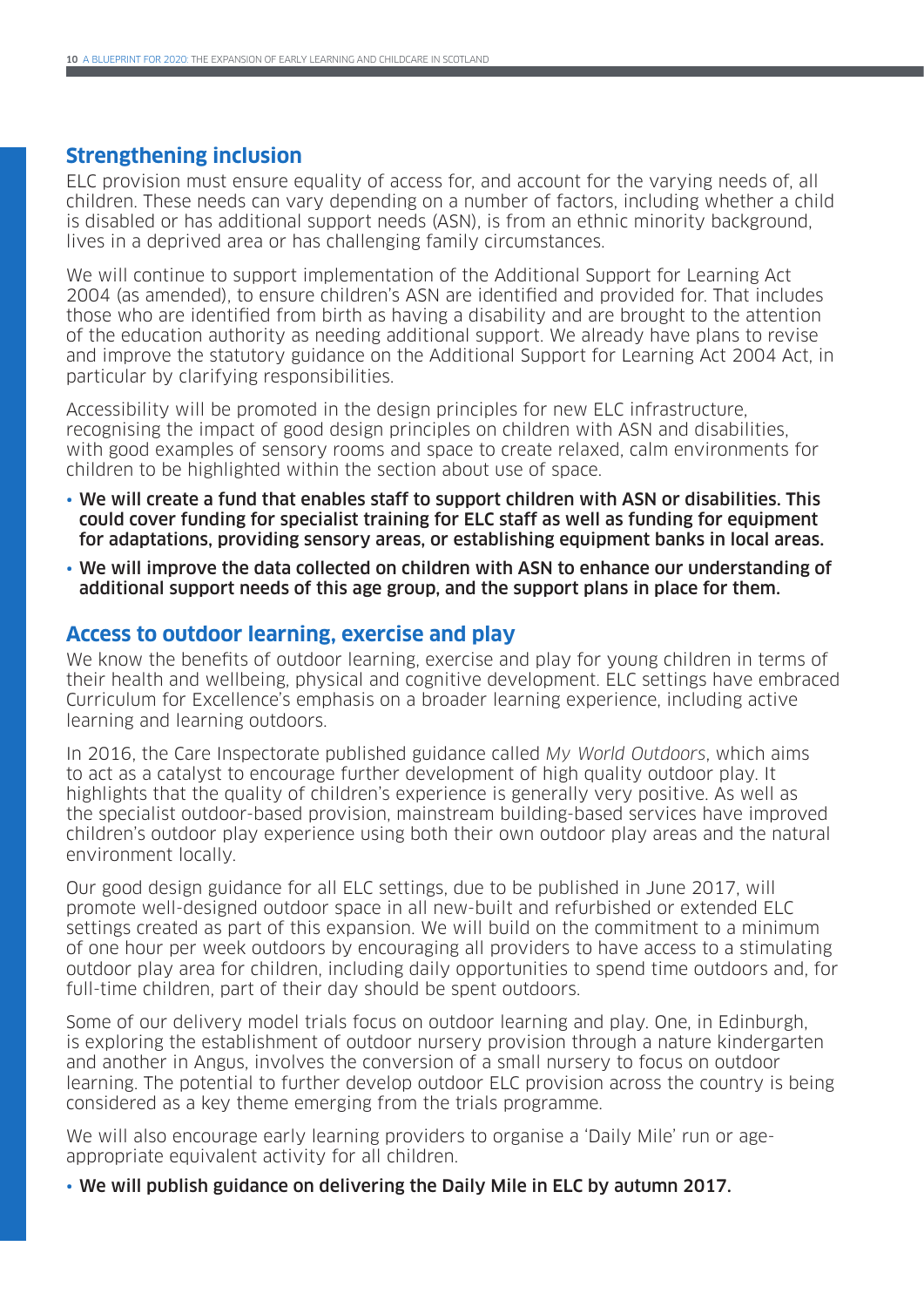# **SECTION 2: CREATING THE CAPACITY AND SUPPORTING STRUCTURES FOR 1140 HOURS**

## **A service model that guarantees quality and unlocks choice**

Our policy vision will be underpinned by a more progressive service model, which prioritises and safeguards quality provision of ELC while offering parents a greater choice of settings.

Local authorities will continue to play a vital role in delivering ELC – as the primary guarantor of quality and the key enabler of flexibility and choice. Authorities will retain statutory responsibility for ensuring that funded ELC entitlement is available to all eligible children in their area.

Families across Scotland have the right to expect a consistent approach to service delivery reflecting national policy, but interpreted in light of local circumstances.

Our approach is fundamentally provider neutral – prioritising the settings that are best placed to deliver quality outcomes for children and supporting our ambition to close the attainment gap, regardless of whether they are provided by the public, private or third sectors.

We will work in partnership with local authorities to develop a Funding Follows the Child approach for national implementation in 2020. This approach will ensure financially sustainable provision, and deliver Fair Work practices, across all sectors.

Funding for delivery of the ELC entitlement of 600 hours is currently included within the general revenue grant provided to local authorities, but we know from our Financial Review that this funding doesn't always reach frontline delivery. The new funding model will ensure that funding provided for ELC directly supports our young children and their families, enabling and promoting a holistic approach to service delivery, while allowing local authorities to negotiate funding rates at local level which deliver national policy priorities.

We know from our Financial Review and responses to the Blueprint consultation that there are two key barriers to private and third sector providers delivering funded ELC: (1) the current partnership agreement process, which can be cumbersome and restrictive; and (2) the hourly rate offered by local authorities doesn't meet the costs of provision. The new service model will be underpinned by a more open, proportionate and consistent approach, which makes it more attractive for high quality providers to deliver funded ELC.

### • We will establish an ELC Service Models Working Group with local authorities to:

- **<sup>o</sup>** develop the details of the new Funding Follows the Child model; and
- **<sup>o</sup>** produce a national standard for a more open process to becoming a funded provider.
- Through our Quality Action Plan, we will work with stakeholders to define the quality dimensions of the national funded provider standard. This will draw heavily on existing quality standards used by Education Scotland and the Care Inspectorate. Our response to the Education Governance review will provide clarity on responsibilities for the overall monitoring of standards.

There was some support from consultation respondents to the introduction of early learning and childcare accounts, through for example a system similar to that proposed by the Commission for Childcare Reform.8 Such accounts would see parents and carers receive funding for ELC provision directly, which they can then spend at a provider of their choice. While we consider there to be some merit in this approach, including creating a wholly digital platform for administration, we recognise that more time would be required to

<sup>8</sup> The Commission for Childcare Reform: Final Report, June 2015,<http://www.commissionforchildcarereform.info/>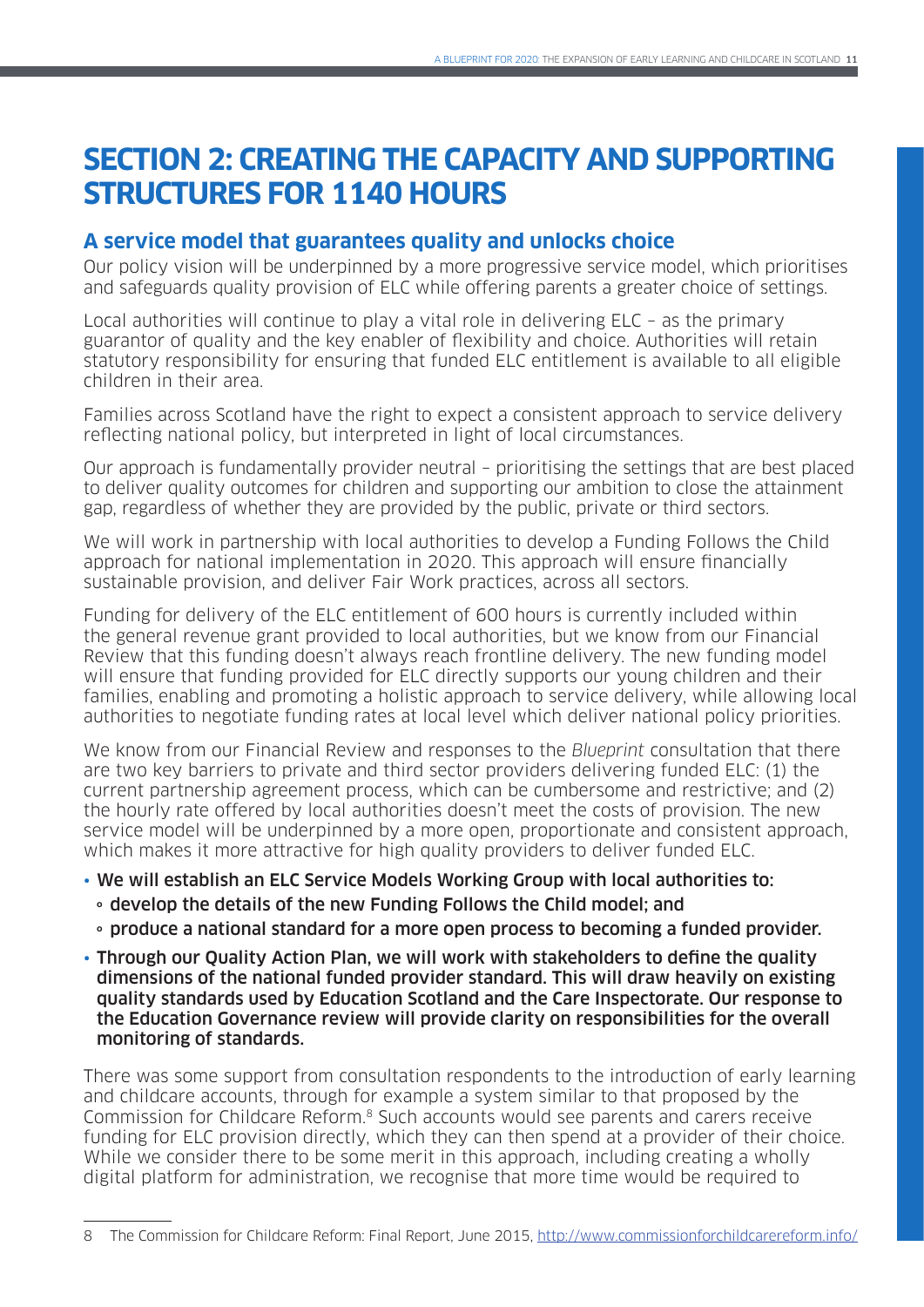develop the necessary systems and data sharing arrangements and the focus for the next three years needs to be on building additional capacity to deliver expanded provision. To ensure that we are well placed to consider the introduction of ELC accounts at the appropriate time:

• We will commission a feasibility study to explore the potential costs and benefits of introducing an Early Learning and Childcare Account in the future.

### **Delivering more flexible provision**

Responses to our consultation make clear that the level of flexibility offered by local authorities does not always reflect the expectations of the local community. It will be important that local parental demand remains the primary driver of local flexibility, but within a system which safeguards high quality provision.

Our new service models will ensure that parents have a greater choice of providers from which they can access funded ELC. We also need to consider the flexibility of provision offered by those providers and settings, building on the provisions in the Children and Young People (Scotland) Act 2014. The same Act places a duty on local authorities to consult with parents and carers, every two years, about how they would like to see the provision being delivered.

New and innovative models for delivering ELC which offer more flexibility are being explored in the ELC Delivery Model trials which commenced in January 2017. The Scottish Government is providing £1 million of investment to support this programme of trials.

- We will consult on the legislative changes required to ensure that existing provisions on flexibility, including consultation requirements, remain appropriate to deliver our policy vision for 2020.
- We will publish guidance on delivering flexibility in early 2018, drawing on the operation of, and learning from, the ELC delivery model trials to help local authorities design their provision for 2020.

### **Delivering 1140 hours**

Delivering the expansion to 1140 hours will require additional resource, both revenue and capital, to support the necessary investment to increase both the workforce and the physical infrastructure. We will invest over £60 million in 2017-18 to support the first phase of capacity building.

We have launched an ELC expansion planning process to help local authorities produce robust implementation plans, supported by guidance on working through key questions on infrastructure, workforce and delivery models for 1140 hours. This will ensure that our national programme is built on local plans. Local authorities will work towards finalising these plans by the end of September 2017.

We will support the delivery of 14 trials of new service delivery models across the country over 2017-18 and will share the learning from these with local authorities and other partners on an ongoing basis, starting with an initial national event on 4 May 2017. Monitoring and evaluation of the trials programme will be embedded within an evaluation framework for ELC expansion.

To enable local authorities to deliver the capacity required for the full roll-out of 1140 hours from August 2020:

• We will establish and provide delivery support to local authorities. This multi-disciplinary team, which has been co-designed with local authorities, will provide access to additional service innovation and redesign capacity and to professional and technical expertise on common and complex issues.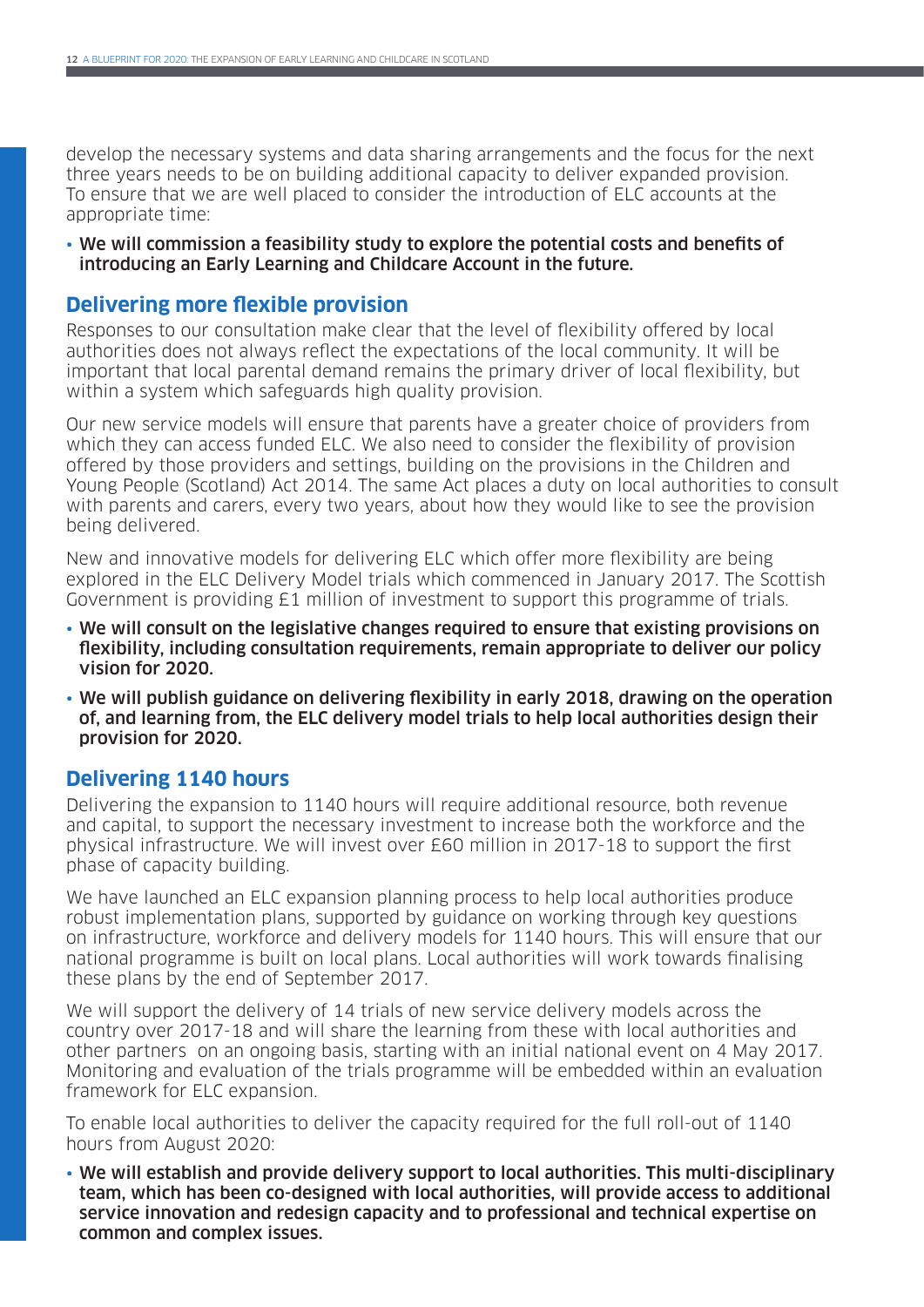## **Maximising the contribution of childminders**

Childminders and community childminders have a key role in delivering the expanded entitlement, especially for younger children. This could be through, for example, increased use of 'blended models' which involve children spending time in both a nursery setting and with a childminder.

Childminders have played a relatively limited role in providing funded entitlement up to now, with SCMA reporting that of the 5,954 professional childminding services in Scotland only 118 are delivering funded ELC.<sup>9</sup> The expansion provides an opportunity for childminders to have an enhanced role in delivering funded ELC and to increase choice and flexibility; and achieve a good blend of home and external, and individual and group, provision.

Our programme of delivery trials will provide helpful learning on making optimum use of childminders in delivering funded provision, with 10 of the 14 trials involving childminders.

### **Building capacity within the early years workforce**

As already highlighted, the most important driver of quality in ELC is a dedicated, highly-skilled and well-qualified workforce, whose initial and continued training enables them to fulfil and refresh their professional role. Scotland is already leading the way across the UK in its ambition to have a highly qualified and regulated workforce.

The expansion will see this workforce grow substantially, resulting in the creation of new positions across all grades providing employment opportunities for new entrants to the sector, as well as progression opportunities for existing staff.

To inform our strategic approach to expanding the workforce, we commissioned a Skills Investment Plan (SIP) for the sector from Skills Development Scotland (SDS). SDS has now published the SIP Prospectus,<sup>10</sup> with a detailed action plan to follow later in the year. Produced in conjunction with key partners and stakeholders, this provides a helpful reference point from which to take forward our actions to grow the ELC workforce.

We are providing local authorities with £21 million in 2017-18 to invest in the first phase of the workforce expansion – both increasing the size of the workforce and equipping existing staff with new skills. This local investment will be complemented by an increase in the number of places available on further and higher education courses in the 2017-18 academic year. The Scottish Funding Council will provide an additional 350 graduate-level places (which includes places to support the Additional Graduate commitment) and 650 places for practitioner-level qualifications across our further and higher educational institutions.

- We will increase the number of ELC Modern Apprenticeships by 10% year on year up to 2020.
- We will review the financial contributions and eligibility criteria for ELC related apprenticeships for those over 25, to create new opportunities to join the ELC workforce.
- We will work with local authorities and delivery partners to develop recruitment and career pathways which assist in both attracting and retaining high-calibre candidates within the ELC workforce, and which also improve the gender balance across the sector.

<sup>9</sup> A Summary Report on the current use of childminding services to deliver funded Early learning and Childcare to eligible 2 year olds – Scottish Childminding Association 2017

<sup>10</sup> Skills Investment Plan: Prospectus – For Scotland's early learning and childcare sector, Skills Development Scotland (2017)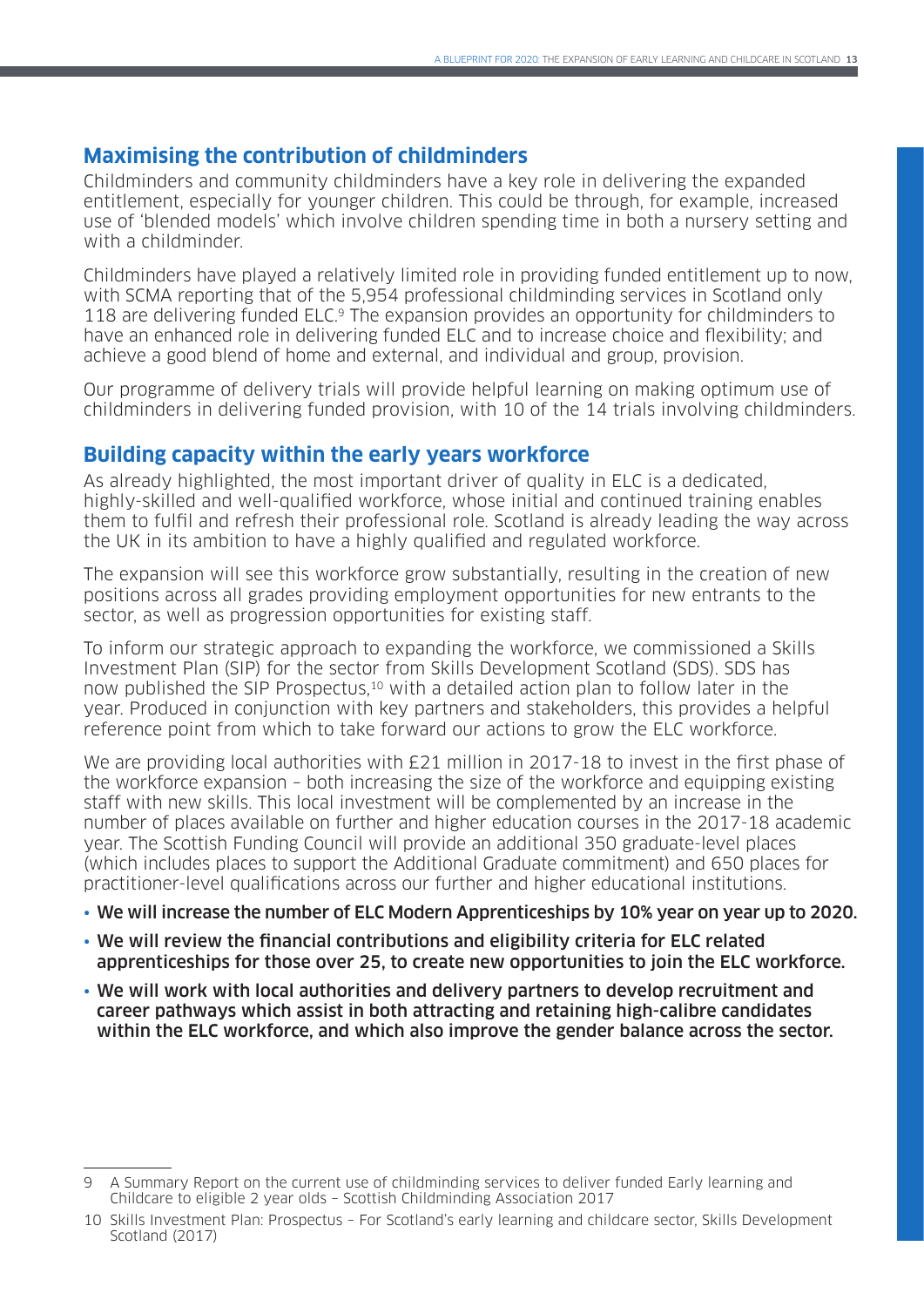### **Valuing the ELC workforce**

There are few more important jobs than caring for, and educating, our youngest children. Scotland already has a dedicated and highly qualified ELC workforce, but we know that we can do more to change perceptions about a career in ELC and to ensure it's an attractive and long-term career choice.

This will require the promotion of Fair Work practices across the sector, including ensuring that staff are fairly remunerated.

Public sector staff working in ELC already receive the Living Wage. It was disappointing, and concerning, that our Financial Review found that around 80% of practitioners and 50% of supervisors in private and third sector settings delivering the funded entitlement are paid below the Living Wage.11 We want to see all childcare workers delivering the funded entitlement, across all sectors, paid at least the Living Wage from the introduction of the entitlement to 1140 hours in 2020.

As part of our reform of the funding model, we will provide sufficient additional revenue funding to allow local authorities to agree rates with funded providers in the private and third sectors that enables them to pay the Living Wage to care workers providing the funded entitlement. We will work with local authorities and delivery partners through our new Service Models Working Group to take forward this commitment.

We will also work with delivery partners to encourage the promotion of Fair Work practices, and payment of the Living Wage, across all of the ELC sector in Scotland. This will include encouraging ELC settings to offer flexible working arrangements for ELC staff.

Work is already underway to engage with schools and colleges to promote the sector to students. We are also working with the SSSC who already have ELC career ambassadors on the ground and engaging with schools and colleges. SDS are already developing online tools to show the range of opportunities available within the ELC sector.

- We will launch a recruitment marketing campaign in autumn 2017. This will positively promote careers in ELC and the opportunities to transform the lives of our children.
- We will work with SDS to produce updated guidance on opportunities in ELC for careers advice organisations, ensuring that this reflects the range of roles available in the sector.

### **Creating a more diverse ELC workforce**

Our aim is for an ELC workforce that better reflects wider society. The benefits of a more balanced workforce are clear – diversity in the workforce brings a variety of approaches, outlooks and styles to working with children. In the same way that males can bring a different perspective to ELC, so can those from black and minority ethnic groups (who are also currently under represented), as well as those who have had careers in other areas. Those who wish to change career, whose employment circumstances may have changed, or who have retired, can bring fresh perspective and a range of experience to the workforce.

• We will work with delivery partners, who already have excellent links to communities across Scotland, to raise the profile of a career in ELC amongst underrepresented groups. This will be complemented by our recruitment marketing campaign.

<sup>11</sup> The Financial Review of Early Learning and Childcare in Scotland: The Current Landscape, Scottish Government, September 2016,<http://www.gov.scot/Publications/2016/09/8729>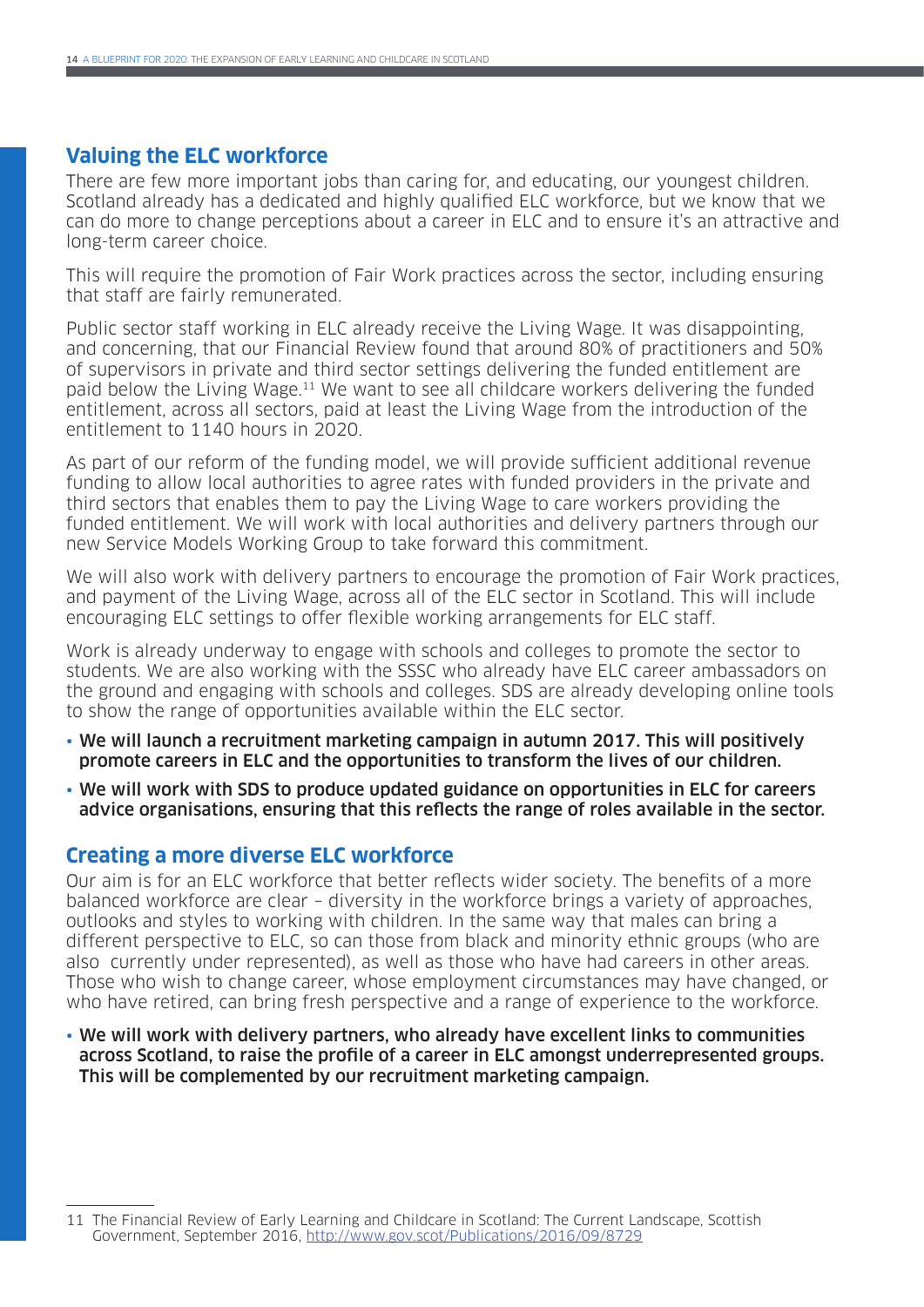The ELC workforce remains overwhelmingly female, with men representing only 4% of the workforce. Recruiting more males to the workforce will, in time, provide a virtuous cycle where boys will have more male role models influencing them in the early years and therefore will view a career in ELC more positively in the future. Our consultation suggests that improved pay and conditions in the sector will help to attract more men into careers in ELC, and increasing the proportion of outdoor learning opportunities should do likewise. The proportion of males working in outdoor daycare is just over 9%, more than double the sector average. Our forthcoming recruitment marketing campaign will raise the profile of males in the workforce by using case studies, including outdoor examples, to illustrate the success and job satisfaction among men in ELC.

## **Building a high quality physical environment**

Physical settings can have a direct impact on the quality of experience and learning for children. We have been working with partners, including the Care Inspectorate and Scottish Futures Trust, to develop new good design guidance for all ELC settings to ensure that we learn from best practice at home and internationally.

- We will publish a new good practice design guide for ELC in June 2017, which will promote good innovative design for both indoor and outdoor space.
- We will commission the Scottish Futures Trust to produce an ELC infrastructure progress report to ensure we can learn and share lessons to inform the capital investment between now and 2020 and highlight the opportunities that this investment programme presents to support wider economic growth.

### **Ensuring provision is accessible**

As ELC delivery models become more flexible, it is vital to ensure that provision is accessible to all.

As part of the expansion, consideration will also be given to the availability of good quality Gaelic Medium provision, particularly in areas where there is high potential for continuity through to Gaelic Medium Primary Education. We expect to see evidence of this in local authority's expansion plans.

We are committed to further empowerment of ELC settings, and particularly where community empowerment could encourage and develop community-led provision, especially in remote and rural areas which face unique delivery challenges. As we consider the expansion of ELC we are open to innovative delivery approaches where they can add value. There may be specific opportunities to encourage expansion in the number of providers who are social enterprises, and to support our wider ambitions for the social enterprise sector.

We know that proximity of ELC provision to places of work or study can be important for some parents. A particular issue that has been raised is the extent of on-site provision within the Higher and Further Education estates. We are currently taking forward research to explore this issue in more detail.

#### • We will publish an analysis of the extent of on-site childcare provision in Scotland's Higher and Further Education estates in early summer 2017.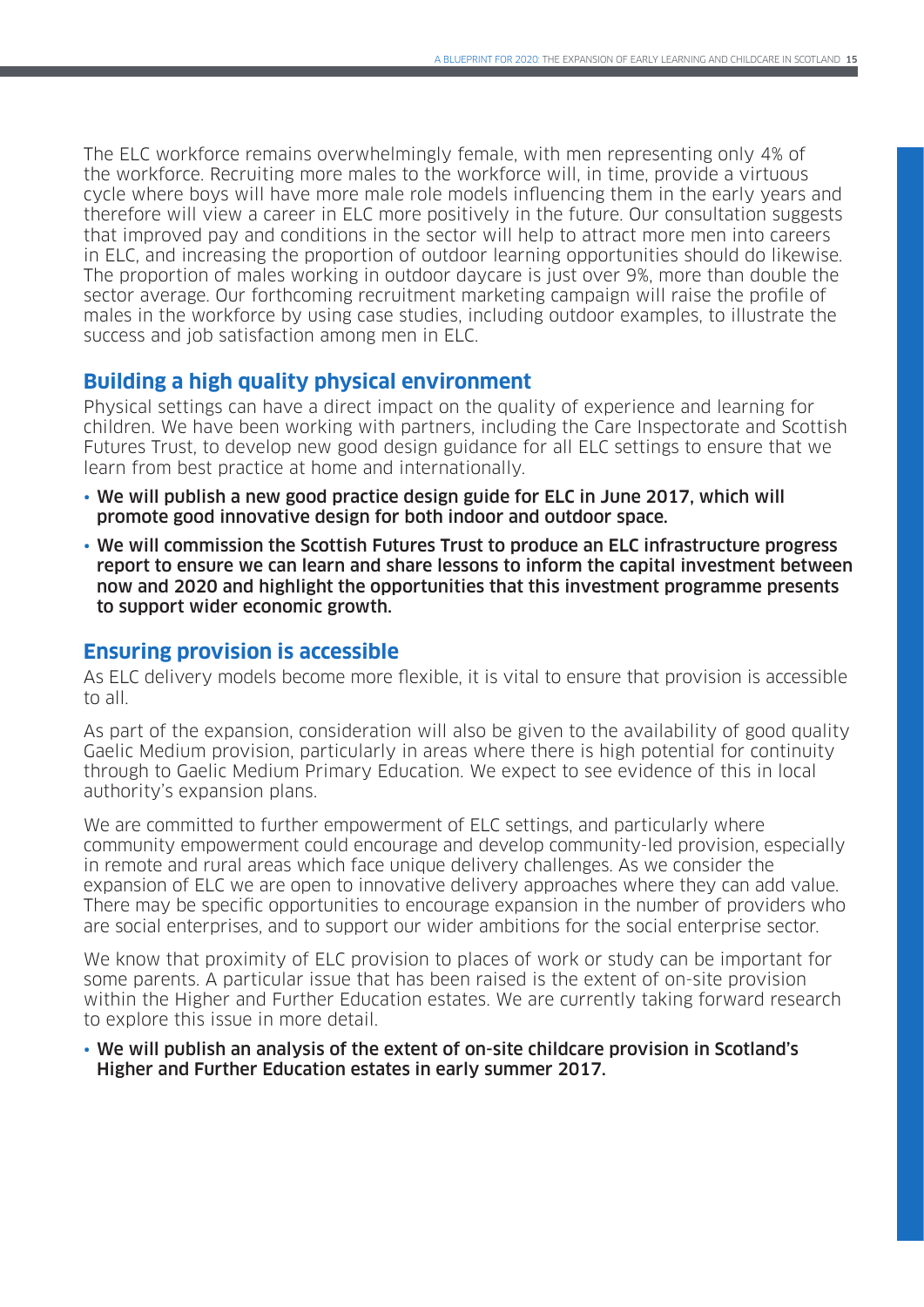### **Ensuring provision is affordable**

The expansion will almost double the number of free hours of ELC entitlement available to parents and carers, substantially reducing the childcare costs they face. The total average saving to families from 1140 hours of funded entitlement is estimated to be worth over £4,500 per child per year. However, there are other economic barriers to accessing ELC. In particular, upfront childcare costs – which can include deposits, administration fees and the payment of the first month's fees in advance – can create a barrier for some parents on low incomes who require hours beyond the entitlement.

Targeted support with childcare costs is available to certain groups, including students. The Review of Student Support, due to report in autumn 2017, will consider the effectiveness of the current student support system for childcare costs.

• We will implement a programme of pilot approaches in 2017-18 to explore how additional support can be tailored to help reduce the burden of upfront childcare costs. The pilots will focus on trialling deposit guarantee schemes. We will set out more details in summer 2017.

### **Phasing of the entitlement to 1140 hours**

The expansion will require substantial levels of investment in workforce and infrastructure which will be phased in from 2017-18 onwards to ensure that the required capacity is in place by 2020 to enable full roll-out of the expanded entitlement. Given the transformative nature of the expansion, and the potential structural changes that could result in the sector, it is challenging to assume that the system would be able to move smoothly from providing 600 hours to 1140 hours overnight.

Local authorities will have flexibility to determine the most appropriate way to phase entitlement in their local area as they build the necessary capacity to deliver 1140 hours. We have made clear in the expansion planning guidance issued to local authorities that plans for phasing should reflect the Scottish Index of Multiple Deprivation to ensure that the families and communities who stand to benefit most from the expansion also benefit first.

#### **Monitoring and evaluation**

We are working with a range of key stakeholders to develop a robust monitoring and evaluation framework for the ELC expansion. We recognise that this framework needs to remain flexible to adapt to changes in delivery, and we will ensure it remains proportionate, minimises duplication, costs and utilises existing data wherever possible. It is anticipated that the outputs from this evaluation will be published regularly, to ensure that we have an open and transparent approach, encompassing the views and shared vision of our stakeholders.

• We will publish the first in a series of evaluation reports by the end of 2017. This will include an evaluation of the current expansion to 600 hours per annum as well as baseline indicators for monitoring progress towards the expansion to 1140 hours.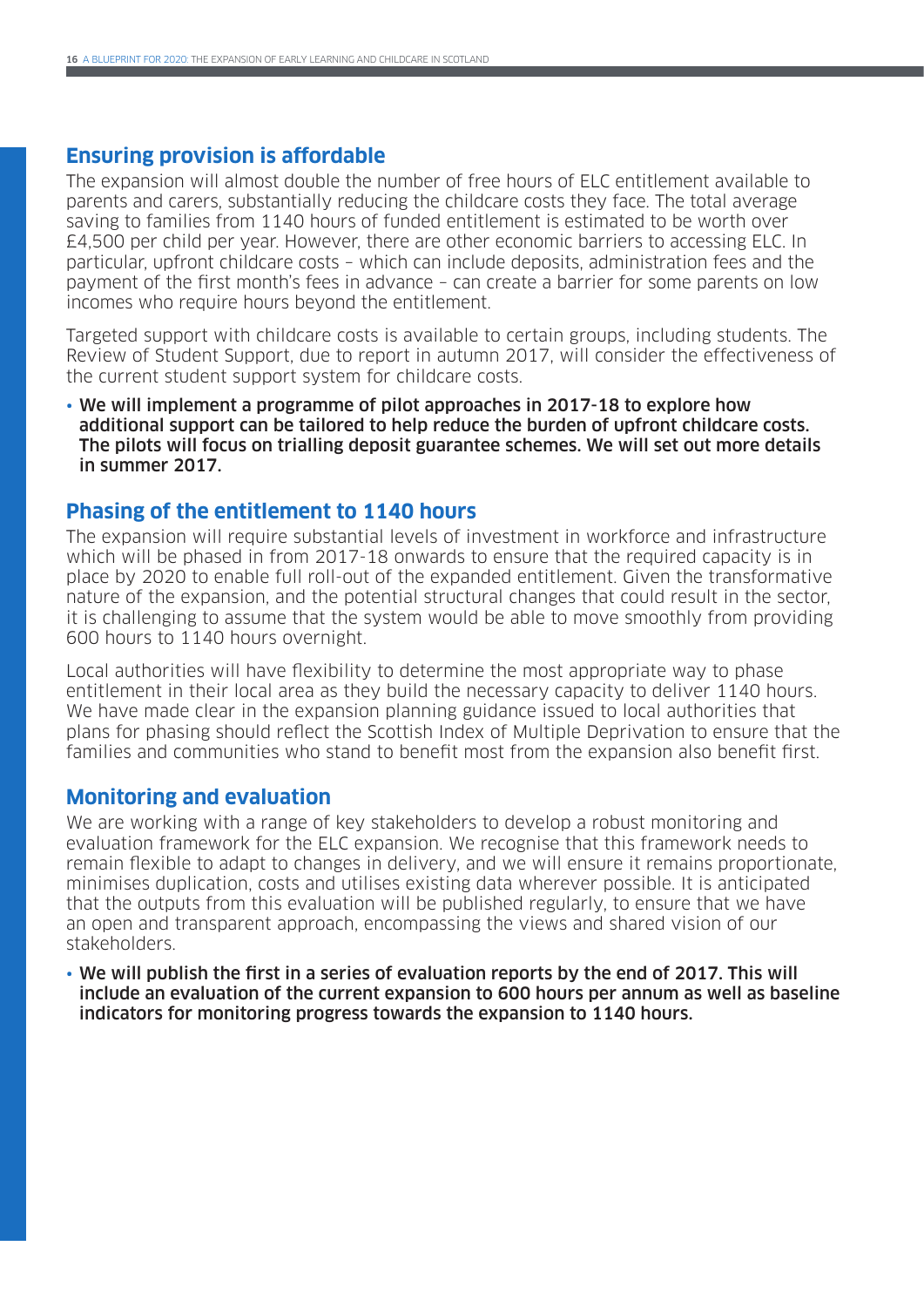# **SUMMARY OF ACTIONS**

- 1. We will produce a Quality Action Plan, by the end of October 2017, that sets out what more needs to be done to strengthen quality in ELC, and will use this as a driver for improving children's outcomes.
- 2. We will increase support for the M.Ed Early Years Pedagogue course at Aberdeen and Strathclyde Universities from the 2018-19 academic year.
- 3. We will improve the quality of data available on the graduate workforce, by supplementing the data on teachers with information on the number of staff with a relevant graduate level qualification working within the sector.
- 4. As part of our response to the Education Governance Review, we will ensure we have the right inspection arrangements in place for fair, transparent and consistent assessment of quality in ELC. In particular, we will consider how we can build on the positive work the inspectorates have undertaken in recent years to create a more streamlined and holistic system supporting quality improvement in ELC.
- 5. We will work with the Care Inspectorate and other partners to publish a new Learning and Development Pathway for childminders in September 2017.
- 6. We will work with the Scottish Childminding Association (SCMA), the Care Inspectorate, the SSSC and other key delivery partners to consider, as part of the best practice standard for childminders, the potential for a requirement for those childminders delivering the funded ELC entitlement to be qualified to the same level as an ELC practitioner.
- 7. As set out in the National Improvement Framework and Improvement Plan, we will ensure that appropriate data on children's progress is shared between professionals working with children from the early years onwards. This should help to support transitions.
- 8. We will identify and share examples of how the Attainment Scotland Fund and the Pupil Equity Fund are being used to support transitions from ELC to primary school.
- 9. We will continue to explore options through UK legislation to enable the sharing of data by DWP and HMRC to allow local authorities to identify eligible families.
- 10. We will provide dedicated support to local authorities to help improve uptake amongst eligible 2 year olds.
- 11. We will continue to work with local authorities to produce guidance on implementation of the additional graduate commitment. Local authorities will be asked to submit action plans to show how they intend to deploy their additional graduates.
- 12. We will create a fund that enables staff to support children with ASN or disabilities. This could cover funding for specialist training for ELC staff as well as funding for equipment for adaptations, providing sensory areas, or establishing equipment banks in local areas.
- 13. We will improve the data collected on children with ASN to enhance our understanding of additional support needs of this age group, and the support plans in place for them.
- 14. We will publish guidance on delivering the Daily Mile in ELC in autumn 2017.
- 15. We will establish an ELC Service Models Working Group with local authorities to: develop the details of the new Funding Follows the Child model; and produce a national standard for a more open process to becoming a funded provider.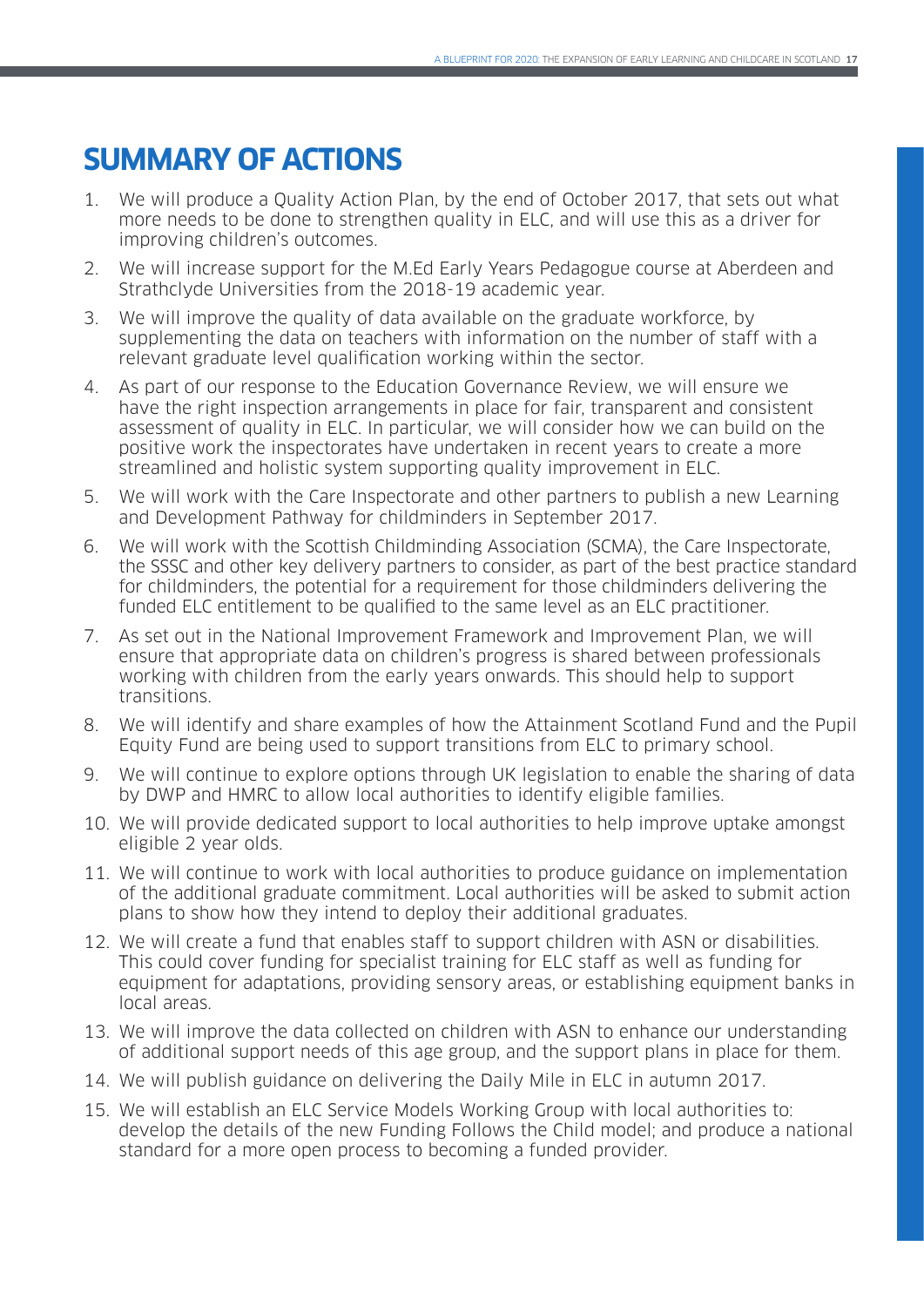- 16. Through our Quality Action Plan, we will work with stakeholders to define the quality dimensions of the national partnership standard. This will draw heavily on existing quality standards used by Education Scotland and the Care Inspectorate. Our response to the Education Governance review will provide clarity on responsibilities for the overall monitoring of standards.
- 17. We will commission a feasibility study to explore the potential costs and benefits of introducing an Early Learning and Childcare Account in the future.
- 18. We will consult on the legislative changes required to ensure that existing provisions on flexibility, including consultation requirements, remain appropriate to deliver our policy vision for 2020.
- 19. We will publish guidance on delivering flexibility in early 2018, drawing on the operation of, and learning from, the ELC delivery model trials to help local authorities design their provision for 2020.
- 20. We will establish and provide delivery support to local authorities. This multi-disciplinary team, which has been co-designed with local authorities, will provide access to additional service innovation and redesign capacity and to professional and technical expertise on common and complex issues.
- 21. We will increase the number of ELC Modern Apprenticeships by 10% year on year up to 2020.
- 22. We will review the financial contributions and eligibility criteria for ELC related apprenticeships for those over 25, to create new opportunities to join the workforce.
- 23. We will work with local authorities and delivery partners to develop recruitment and career pathways which assist in both attracting and retaining high calibre candidates within the ELC workforce, and which also improve the gender balance across the sector.
- 24. We will launch a recruitment marketing campaign in autumn 2017. This will positively promote careers in ELC and the opportunities to transform the lives of our children.
- 25. We will work with SDS to produce updated guidance on opportunities in ELC for careers advice organisations, ensuring that this reflects the range of roles available in the sector.
- 26. We will work with delivery partners, who already have excellent links to communities across Scotland, to raise the profile of a career in ELC amongst underrepresented groups. This will be complemented by our recruitment marketing campaign.
- 27. We will publish a new good practice design guide for ELC in June 2017, which will promote good, innovative design for both indoor and outdoor space.
- 28. We will commission the Scottish Futures Trust to produce an ELC infrastructure progress report to ensure we can learn and share lessons to inform the capital investment between now and 2020, and highlight the opportunities that this investment programme presents to support wider economic growth.
- 29. We will publish an analysis of the extent of on-site childcare provision in Scotland's Higher and Further Education estates in early summer 2017.
- 30. We will implement a programme of pilot approaches in 2017-18 to explore how additional support can be tailored to help reduce the burden of upfront childcare costs. The pilots will focus on trialling deposit guarantee schemes. We will set out more details in summer 2017.
- 31. We will publish the first in a series of evaluation reports by the end of 2017. This will include an evaluation of the current expansion to 600 hours per annum as well as baseline indicators for monitoring progress towards the expansion to 1140 hours.